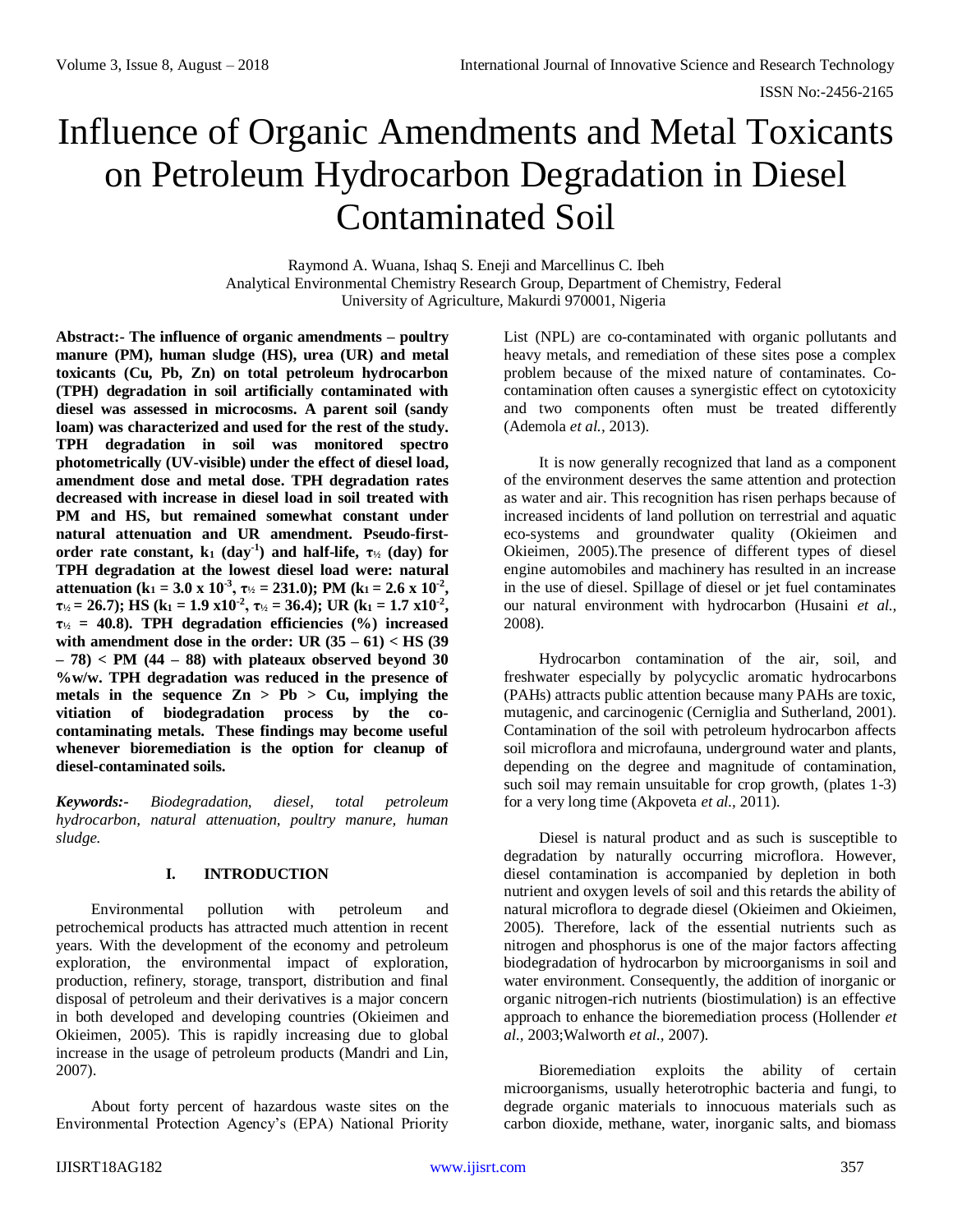In the biological treatment of soils contaminated by petroleum, microorganisms being bacteria the most studied, use hydrocarbons, major components of petroleum, as source of carbon and alternative energy in the production of biomass. This process involves the transformation of hydrocarbons into smaller units and later incorporation as cellular material (biotransformation) or conversion to carbon dioxide (mineralization), resulting in the reduction of the concentration of the petroleum hydrocarbons (Raphael *et al.,* 2013).

In this study three amendments (poultry manure, human sludge and urea) have been used as sources of nitrogen (bio stimulation) and/or microorganisms (bio augmentation), as the case may be, in the degradation of total petroleum hydrocarbons (TPH) in diesel contaminated soil. The objectives of this study are to determine the potential of the amendments for enhanced biodegradation of diesel in soil. Specifically, a parent soil and the organic amendments were characterized in terms of physicochemical and bacteriological attributes. The study was also aimed at accessing effects of diesel load on rate of TPH degradation in unamended soil (natural attenuation) and in amended soil (bio stimulation), evaluated the influence of level of amendments on rate of TPH degradation in diesel contaminated soil and determine the influence of heavy metal toxicants (Cu, Pb and Zn) on TPH degradation in diesel contaminated soil.

# **II. MATERIALS AND METHODS**

#### *A. Materials*

Diesel was sourced from a petroleum depot in Apir, Benue State Nigeria. Poultry manure was collected from the animal farm of the University, while human sludge was collected from domestic disposal sites in Makurdi and urea, a product of Notore Chemical Industries Onne, Nigeria, was obtained from a dealer in Makrudi Nigeria.

## *B. Soil sampling, pretreatment and characterization*

Top-soil  $(0 - 20$  cm) samples were collected at five different points (200 m apart) using a chrome-plated trowel from a fallow land at the University of Agriculture Makurdi. The soil samples were air-dried, ground and sieved to give < 2mm particle size, bulked up to get a composite sample, the parent soil (PS) and stored in polythene bags for further use. The PS was then characterized in terms of physicochemical properties – pH (Ajoy *et al*., (2011)), textural analysis (Bouyoucos, 1962), organic matter (Walkley and Black, 1934); cation exchange capacity (Rhoades, 1982), total nitrogen (Kjeldahl, 1883), total phosphorus (Olsen and Sommers, 1982) and pseudototal Cu, Pb and Zn (Baker and Amarcher, 1982).

The poultry manure (PM) and caked human sludge (HS) samples were air-dried for one week after which they were separately grinded, thoroughly mixed, also sieved through a 2mm sieve to achieve uniform particle size and stored separately in neat polythene bag for use.

| Property                                   | Soil   | Poultry manure | Human sludge |
|--------------------------------------------|--------|----------------|--------------|
| pH                                         | 6.85   | 6.87           | 5.74         |
| Sand $(\%)$                                | 71.20  | NA             | NA           |
| Silt $(\%)$                                | 13.10  | <b>NA</b>      | <b>NA</b>    |
| Clay $(\%)$                                | 15.70  | NA             | NA           |
| Cation exchange capacity (cmolkg $^{-1}$ ) | 6.85   | NA             | NA           |
| Organic carbon $(\%)$                      | 0.84   | 7.30           | 6.98         |
| $N$ (mg kg <sup>-1</sup> )                 | 0.09   | 2.35           | 1.49         |
| $P$ (mg kg <sup>-1</sup> )                 | 1.03   | 0.71           | 1.06         |
| $Cu$ (mg kg <sup>-1</sup> )                | 0.0089 | 0.189          | 0.448        |
| Pb $(mg kg^{-1})$                          | 0.199  | 0.226          | 0.214        |
| $\text{Zn}$ (mg kg <sup>-1</sup> )         | 0.058  | 0.855          | 2.904        |

Table 1. Physicochemical properties of parent soil and organic amendments

\*NA implies not applicable

# *C. Soil microbial analysis*

The enumeration and identification of microbial load for the un-polluted parent soil sample was done.The standard method of Agamuthu and Dadrasnia (2013) for Enumeration of Bacteria and Identification was adopted in microbial analysis. The method is described as follows; 0.1mL of serially diluted soil samples were plated out on nutrient agar medium (oxide) for isolation of aerobic, heterotrophic bacteria with addition of 50  $\mu$ g mL<sup>-1</sup> fungazol to suppress the growth of fungi. Plates were incubated at  $32$  °C for 24, hours after which

the colonies were counted. Hydrocarbon utilizing bacteria in the soil samples were enumerated using oil agar (Zajic and Supplisson, 1972). The bacterial isolates were characterized using Biolog Microstation method (Ruan et al., 2005).The result of soil bacterial characterization reveals that ten heterotrophic bacteria are present, out of which six are hydrocarbon utilisers. The identified heterotrophic bacteria include Norcardia spp, Cellulomonas spp, Bacillus spp, Serratia spp, Flavobacterium spp, Micrococcus spp, Alcaligen spp, Chromobacterium spp, Alcaligen spp and Pseudomonas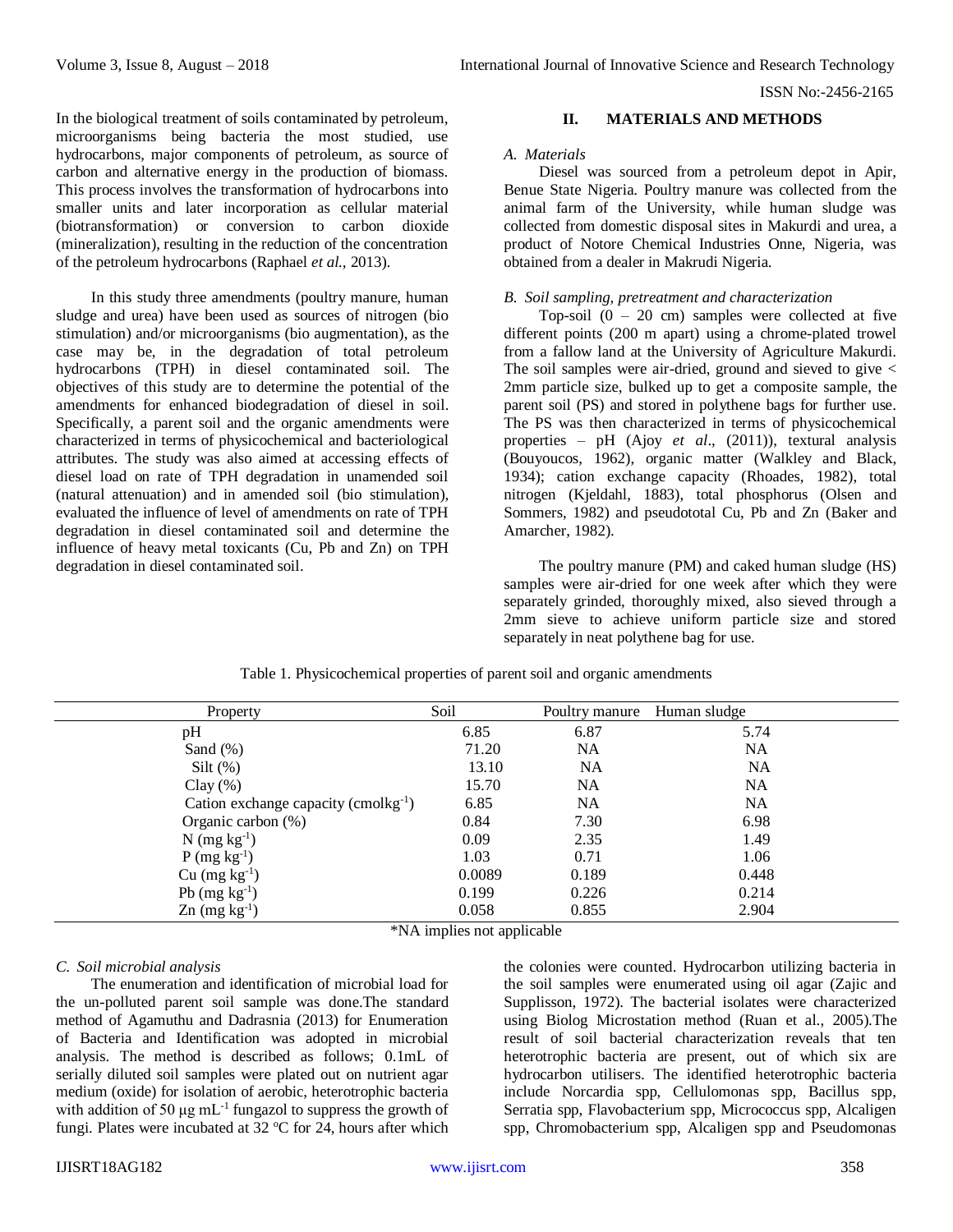spp. Total heterotrophic microorganisms for the un-polluted parent soil was found to be  $780x10^5$ cfu/g, but decreased to  $430x10<sup>5</sup>$ cfu/g on addition of diesel to the soil.

# *D. Experiments to monitor TPH degradation in soil*

 *Effect of soil diesel concentration on TPH degradation without amendment*

Separate 100g subsamples of the parent soil (PS) each weighing 100g were weighed into a clean 1-L beaker. Next, increasing volumes of diesel; 2, 5, 10and 20mL (*ca* 2, 5, 9 and 17%  $(v/w)$  were added to each of the beaker containing the PS. The spiking pattern was adopted to achieve severe contamination because beyond 3%(v/w) concentration, oil has been reported to be increasingly deleterious to soil biota and crop growth (Akpoveta *et al.,* 2011).The individual mixtures were thoroughly mixed to achieve an artificial contamination and left undisturbed for 48 hours to allow the volatilization of toxic components of the oil. This also served as the control. Total petroleum hydrocarbon was determined in each of the samples periodically i.e.  $(5, 10, 20, 30, 45, 40)$ 

 *Effect of diesel concentration on TPH degradation in amended soil*

This design is composed of three (3) sets of four numbers of 1-L beakers/set. The same diesel concentration levels of 2, 5, 10and 20mL was maintained for each set of four beakers with each also having same amount of soil (100g). However, unlike the un-amended control samples described above, the 3 different set were respectively amended with 10g of PM, HS and UR. Each beaker was mixed thoroughly to obtain homogeneity, and consistently sprinkled with distilled water to maintain the soil moistened. The total petroleum hydrocarbon content of the samples was determined periodically as mentioned above.

# *Effect of amendment dose on TPH degradation in soil*

Three sets (a set/amendment) of five numbers of 1-L beakers per set were filled with diesel simulated soil at a constant soil: diesel ratio of 10:1 maintained for each of the beakers. A varying amount of each of the amendments/set (PM, HS and UR) were added at increasing rates of 5%, 10%, 20%, 30% and 40%w/w, corresponding to 5.3, 11.1, 25.0, 42.8 and 66.6g (each representing a beaker in a set). The mixtures were left to equilibrate for two weeks with regular sprinkling with distill water to keep them moistened, thereafter the TPH was determined. The blank (control) samples were also prepared following the same course, however without the amendments.

# *Effect of heavy metal toxicants on TPH degradation in amended soil*

The effect of heavy metals on TPH degradation in amended soil was monitored in the experimental set up hitherto. Three sets with five numbers of 1-L beaker per set was filled with diesel simulated soil (at constant soil-diesel 10:1). Each set was respectively treated with 20%w/w of the three amendments. The set up was made in triplicate to

represent the three metals which were added in form of their nitrates in an increasing order 50, 100, 200, 350and 500 mg/kg corresponding to the five beakers in the sets. Each was thoroughly mixed and was left to equilibrate for 2 weeks, thereafter the TPH was determined. The blank (control) samples were prepared following the same procedure, but without the metals spiking.

# *E. Extraction of TPH in soil*

The TPH in soil samples was extracted following the solvent extraction method of Adesodun and Mbagwu (2008). The method is briefly described herein. Soil samples (approximately 10 g) was taken from each microcosm and put into a 50-mL flask and 20mL of n-hexane was added. The mixture was shakenvigorously for 30 minutes to allow the hexane extract the oil from the soil sample. The suspension was then filtered using a What man filter paper (No 41) and the liquid phase extract (filtrate) diluted by taking 1mL of the extract into 50mL of hexane. The absorbance of this solution was measured spectro photometrically at a wavelength of 420nm with HACH DR/5000 Spectrophotometer using nhexane as blank. The TPH in the soil was estimated with reference to the standard curve derived from diesel diluted with n-hexane.

# *F. UV- spectro photometric determination of TPH in soil*

In the entire experiment, all values were expressed as the mean of two replicates. The calibration (standard) curve in figure  $1$ (with the mathematical relationship  $y =$ 1.1943x+0.0115) was prepared from the plot of diesel concentration (volume of diesel in liters) and absorbance. Standard solutions of known diesel concentration was prepared by dilution of various volumes of diesel (0.01, 0.02, 0.03, 0.04, 0.05, 0.06, and 0.07)L in a constant volume (0.1L) of *n*-hexane. The absorbance of these solutions read at the same 420nm in the spectrophotometer are in agreement with Beer-Lambert's Law which governs the amount of radiation absorbed and indicates that absorbance is directly proportional to concentration. Thus it can be observed that as the concentration of diesel dissolved in the n-hexane increases, the absorbance of the solution increased in a proportion manner.

The percentage total petroleum hydrocarbons (TPH %) in the samples prepared from the extraction procedure described above were deduced from the equation (1) below. The concentration (mole per liter) in the equation was derived from solving for x in the standard curve equation, where y is the absorbance value of each extracts.

$$
TPH(\%) = \frac{\text{Concentration x 50 (dilution factor)}}{\text{Weight of soil (10 g)}} \times 100 \quad (1)
$$

The percentage degraded component was deduced from the arithmetic; (100-%TPH in absorbed component)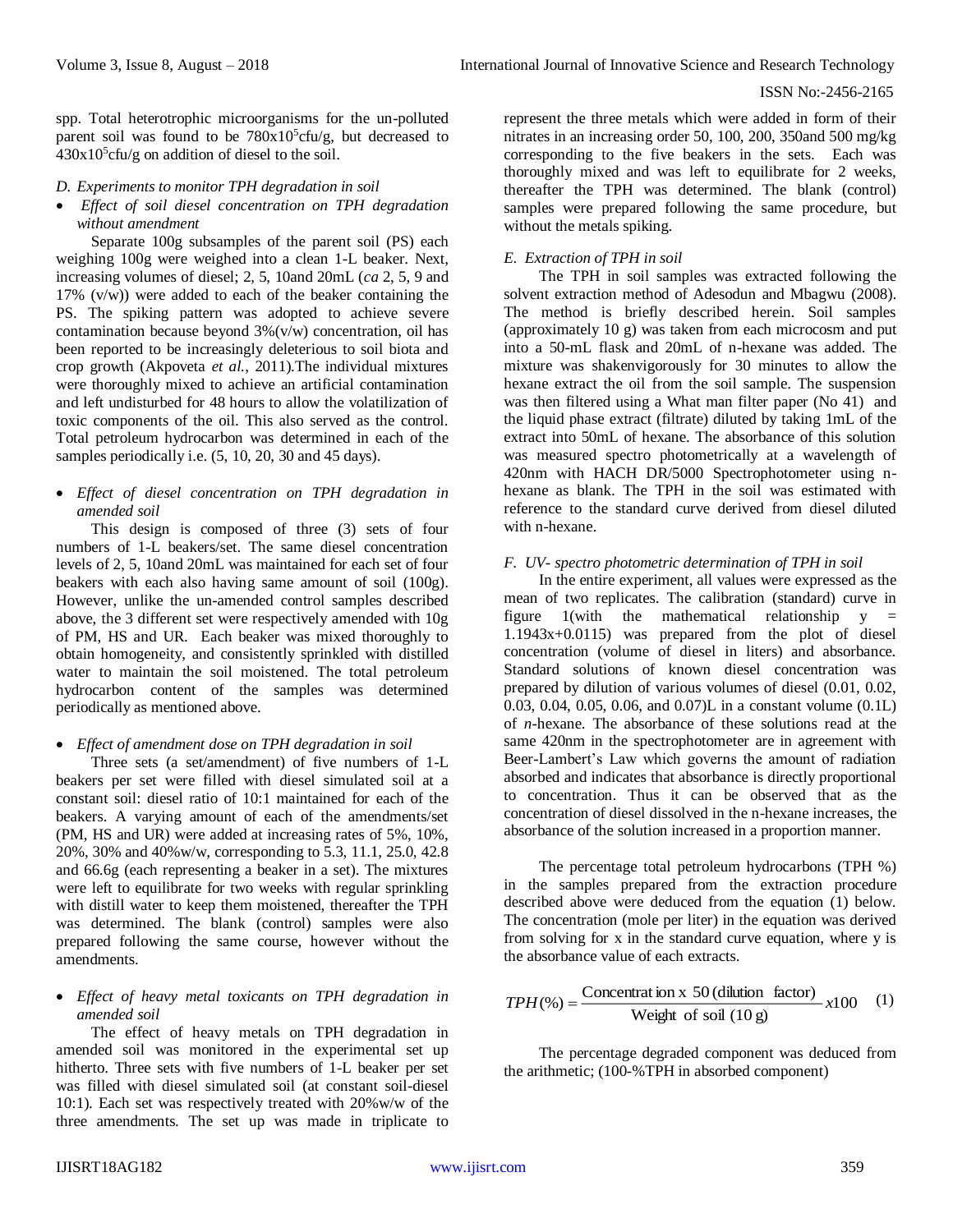

Fig 1:- Calibration curve for UV-visible spectrophotometric determination of total petroleum hydrocarbons using standard diesel-*n*-hexane solutions

#### **III. RESULTS AND DISCUSSION**

The result of physicochemical analysis of the parent soil sample and the amendments are presented in table 1. Table 2 and figures 2 present the result of influence of diesel load on TPH degradation under natural attenuation. Meanwhile, Pseudo-first order (ln TPH<sub>t</sub> vs *t*) plots for natural attenuation of total petroleum hydrocarbons in soil contaminated with different diesel loadings is presented in figure 3. The results of the influence of increase in diesel loads under biostimulation with various organic amendments (human sludge, poultry manure and urea) are presented respectively in tables 3, 4 and 7 with graphical plots in figures 4, 7 and 10. Their degradation efficiencies are presented in figures 5, 8 and 11 respectively for human sludge, poultry manure and urea. The pseudo-firstorder kinetic parameters for TPH degradation in diesel contaminated soil under natural attenuation and biostimulation is presented in table 6. The results generated from the investigation of effect of level of the various amendments are presented in table 7 and figure 13. The influences of the various heavy metals (Cu, Pb and Zn) concentrations on TPH degradation are generally presented in table 9 meanwhile, their

graphical representations are presented in figures 14, 15 and 16 respectively.

*Biodegradation kinetics:* The biodegradation of total petroleum hydrocarbons is usually explained by pseudo-first order kinetics (Pala *et al*., 2006; Agarry *et al*., 2010b) typical model for which is given by:

$$
TPH_t = TPH_o \exp^{-k_1 t} \tag{2}
$$

where  $TPH_0$  is the initial TPH load in soil (%) and  $TPH_t$  is the residual TPH in soil  $(\%)$  at time,  $t$  (day).  $k_1$  is the biodegradation rate constant (day<sup>-1</sup>). A semi-logarithmic plot of  $TPH_t$  versus  $t$  gives the slope as the rate constant.

*Biodegradation Half-Life Times:* The biodegradation half-life, *τ*<sup>½</sup> (time taken for TPH to degrade by one-half of its initial concentration in soil) can be calculated using the equation 3 below:

$$
\tau_{1/2} = \frac{0.693}{k_1} \tag{3}
$$

Where  $k$  is the biodegradation rate constant  $\text{ (day}^{-1})$ . The half life model is based on the assumption that the biodegradation rate of hydrocarbons positively correlated with the hydrocarbon pool size in soil (Yeung *et a*l.,1997;Samuel and Lukuman, 2013).

Biodegradation half-lives are needed for many applications such as chemical screening, environmental fate modelling and describing the transformation of pollutants in environmental media.

#### *TPH degradation efficiency*

The TPH degrading efficiency, *DE* (%) of the amendment was calculated using the equation (Samuel and Lukuman, 2013).

$$
DE(\%) = \left(\frac{TPH_u - TPH_a}{TPH_u}\right) x100
$$
 (4)

Where $TPH<sub>u</sub>$  is the initial residual TPH  $(\%)$  in the unamended soil and TPH-is the residual TPH in the amended soil (%).

```
A. Effect of diesel concentration on TPH degradation in soil
```
Table 2. Residual and degraded total petroleum hydrocarbons, TPH (%) in unamended soil treated with different doses of diesel as a function of time

|    | Diesel load              |      |      |      |                                                                                                                        |  |
|----|--------------------------|------|------|------|------------------------------------------------------------------------------------------------------------------------|--|
|    | $(\% \text{v/w})$ 5 days |      |      |      |                                                                                                                        |  |
|    | 73.5                     | 71.4 | 69.3 | 66.4 | 64.7                                                                                                                   |  |
|    | 81.4                     | 78.5 | 75.6 | 72.2 | 68.9                                                                                                                   |  |
| 9  | 83.9                     | 82.3 | 79.3 | 76.8 | 74.7                                                                                                                   |  |
| 17 | 86.0                     | 83.6 | 81.9 | 78.5 | 75.6                                                                                                                   |  |
|    | Diesel load              |      |      |      |                                                                                                                        |  |
|    | $(\% \text{v/w})$ 5 days |      |      |      |                                                                                                                        |  |
|    | 26.5                     | 28.6 | 30.7 | 33.6 | 35.3                                                                                                                   |  |
|    | 18.6                     | 21.5 | 24.4 | 27.8 | 31.1                                                                                                                   |  |
| 9  | 16.1                     | 17.7 | 20.7 | 23.2 | 25.3                                                                                                                   |  |
|    | 14.0                     | 16.5 | 18.1 | 21.5 | 24.4                                                                                                                   |  |
|    |                          |      |      |      | Residual TPH (%) after<br>10 days 20 days 30 days 45 days<br>Degraded TPH (%) after<br>10 days 20 days 30 days 45 days |  |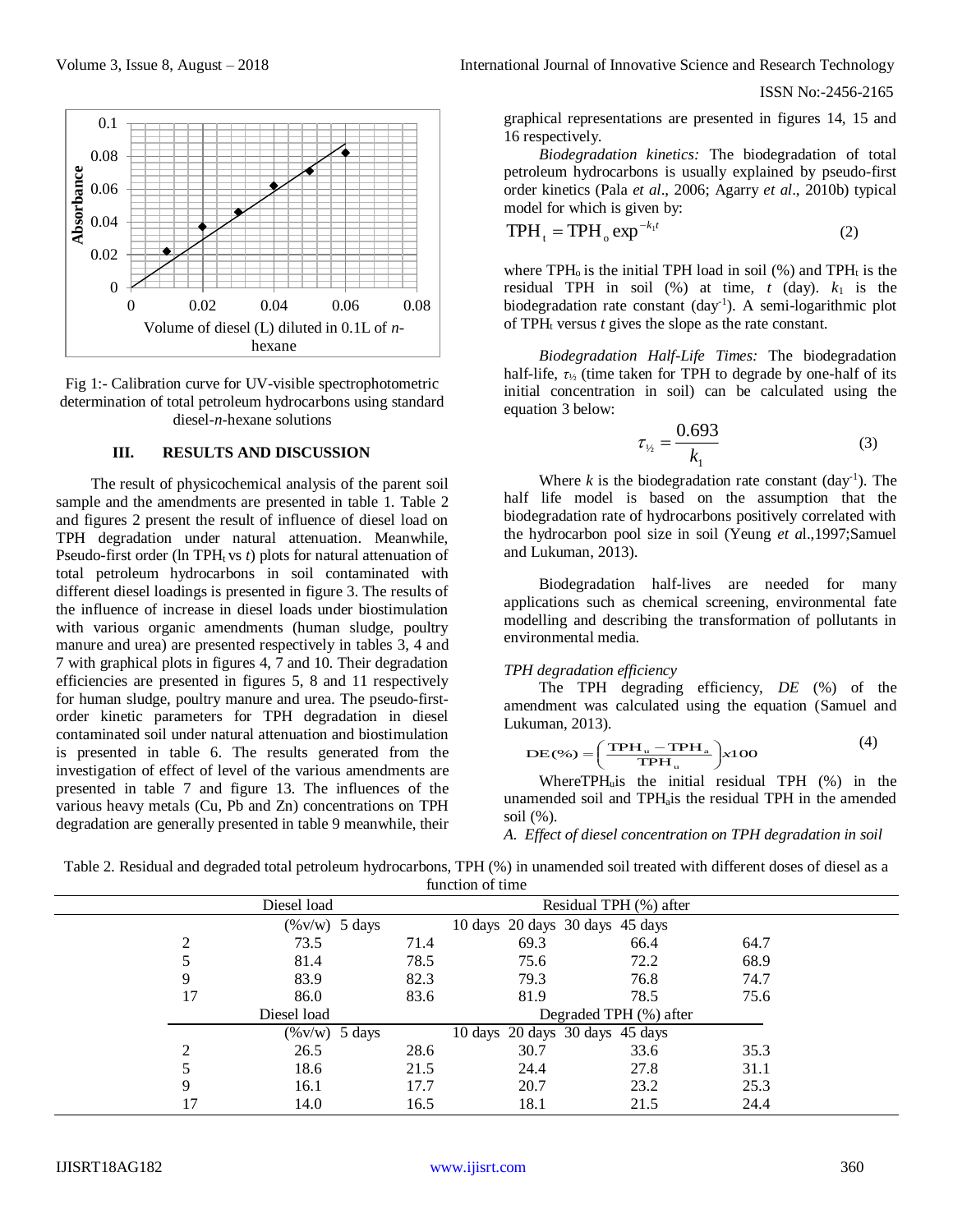

Fig 2:- Total petroleum hydrocarbons, TPH (%) degraded in soil contaminated with different diesel loadings under natural attenuation as a function of time.



Fig 3:- Pseudo-first order (ln TPH<sub>t</sub>vs *t*) plots for natural attenuation of total petroleum hydrocarbons in soil contaminated with different diesel loadings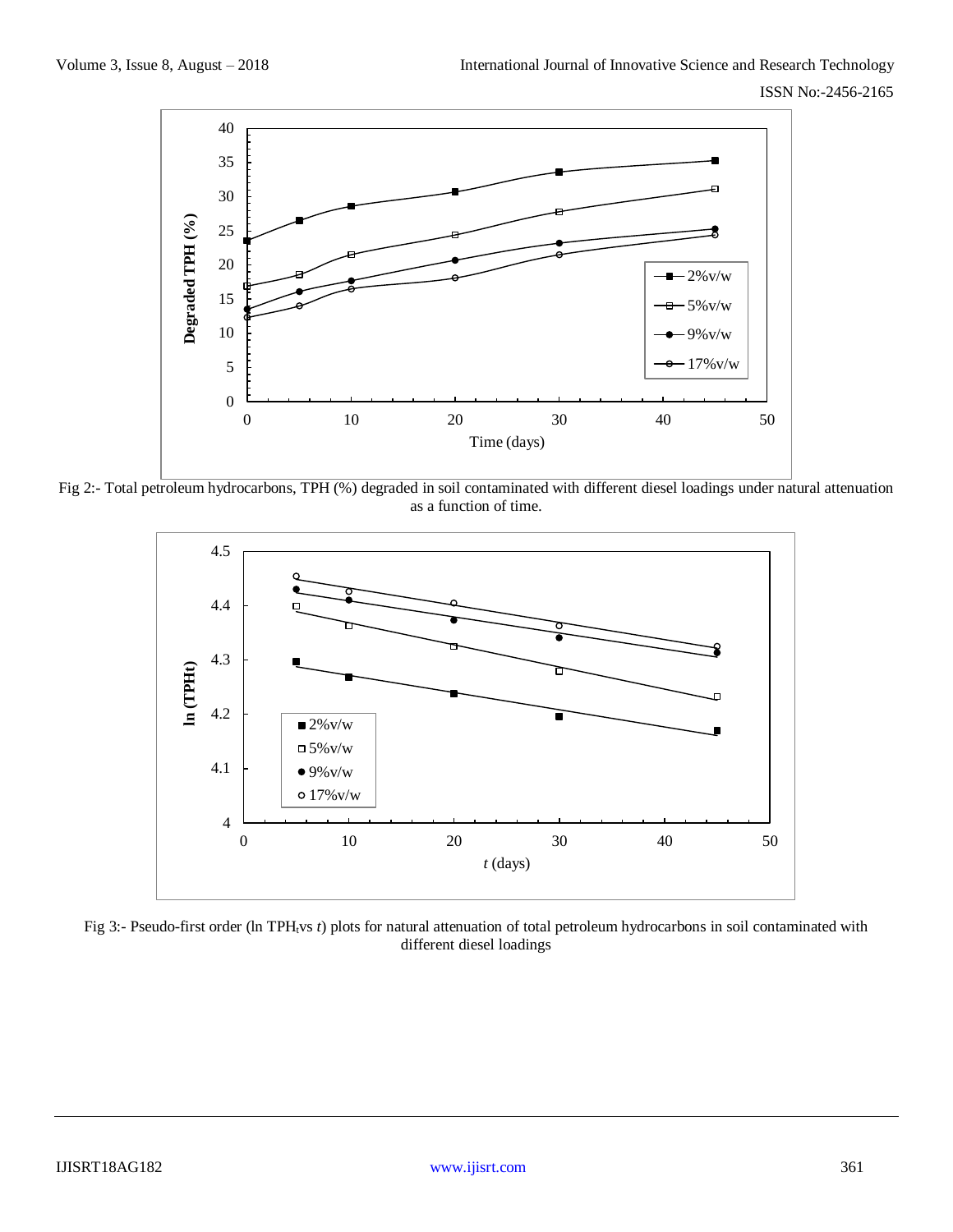| ISSN No:-2456-2165 |
|--------------------|
|                    |

| Table 3. Residual and degraded total petroleum hydrocarbons, TPH (%) in soil treated with different doses of diesel and 50%w/w |
|--------------------------------------------------------------------------------------------------------------------------------|
| sludge as a function of time                                                                                                   |

|    | Diesel load              |      |                                 | Residual TPH (%) after |      |  |
|----|--------------------------|------|---------------------------------|------------------------|------|--|
|    | $(\% \text{v/w})$ 5 days |      | 10 days 20 days 30 days 45 days |                        |      |  |
| 2  | 61.3                     | 58.0 | 49.6                            | 40.8                   | 28.7 |  |
|    | 63.0                     | 60.1 | 52.6                            | 42.5                   | 30.8 |  |
| 9  | 64.7                     | 62.2 | 53.0                            | 48.4                   | 32.9 |  |
| 17 | 68.5                     | 66.4 | 58.0                            | 50.0                   | 36.6 |  |
|    | Diesel load              |      |                                 | Degraded TPH (%) after |      |  |
|    | $(\% \text{v/w})$ 5 days |      | 10 days 20 days 30 days 45 days |                        |      |  |
| ↑  | 38.7                     | 42.0 | 50.4                            | 59.3                   | 71.3 |  |
|    | 37.0                     | 39.9 | 47.4                            | 57.5                   | 69.2 |  |
| 9  | 35.3                     | 37.8 | 47.0                            | 51.6                   | 67.1 |  |
| 17 | 31.5                     | 33.6 | 42.0                            | 50.0                   | 63.4 |  |

Table 4. Residual and degraded total petroleum hydrocarbons, TPH (%) in soil treated with different doses of diesel and 50%w/w poultry manure as a function of time

|    | $\overline{ }$   | $\tilde{\phantom{a}}$ |                                 |                        |      |  |
|----|------------------|-----------------------|---------------------------------|------------------------|------|--|
|    | Diesel load      |                       |                                 | Residual TPH (%) after |      |  |
|    | $(\%v/w)$ 5 days |                       | 10 days 20 days 30 days 45 days |                        |      |  |
| ↑  | 52.5             | 47.9                  | 40.8                            | 25.3                   | 19.5 |  |
|    | 54.6             | 49.6                  | 43.8                            | 29.1                   | 23.2 |  |
| 9  | 57.6             | 52.5                  | 46.3                            | 32.9                   | 25.3 |  |
| 17 | 60.5             | 55.9                  | 48.4                            | 35.4                   | 29.1 |  |
|    | Diesel load      |                       |                                 | Degraded TPH (%) after |      |  |
|    | $(\%v/w)$ 5 days |                       | 10 days 20 days 30 days 45 days |                        |      |  |
| ∍  | 47.5             | 52.1                  | 59.2                            | 74.7                   | 80.5 |  |
|    | 45.4             | 50.4                  | 56.2                            | 70.9                   | 76.8 |  |
| 9  | 42.4             | 47.5                  | 53.7                            | 67.1                   | 74.7 |  |
|    | 39.5             | 44.1                  | 51.6                            | 64.6                   | 70.9 |  |
|    |                  |                       |                                 |                        |      |  |



Fig 4:- Total petroleum hydrocarbons, TPH (%) degraded in soil contaminated with different diesel loadings and amended with 50% w/w human sludge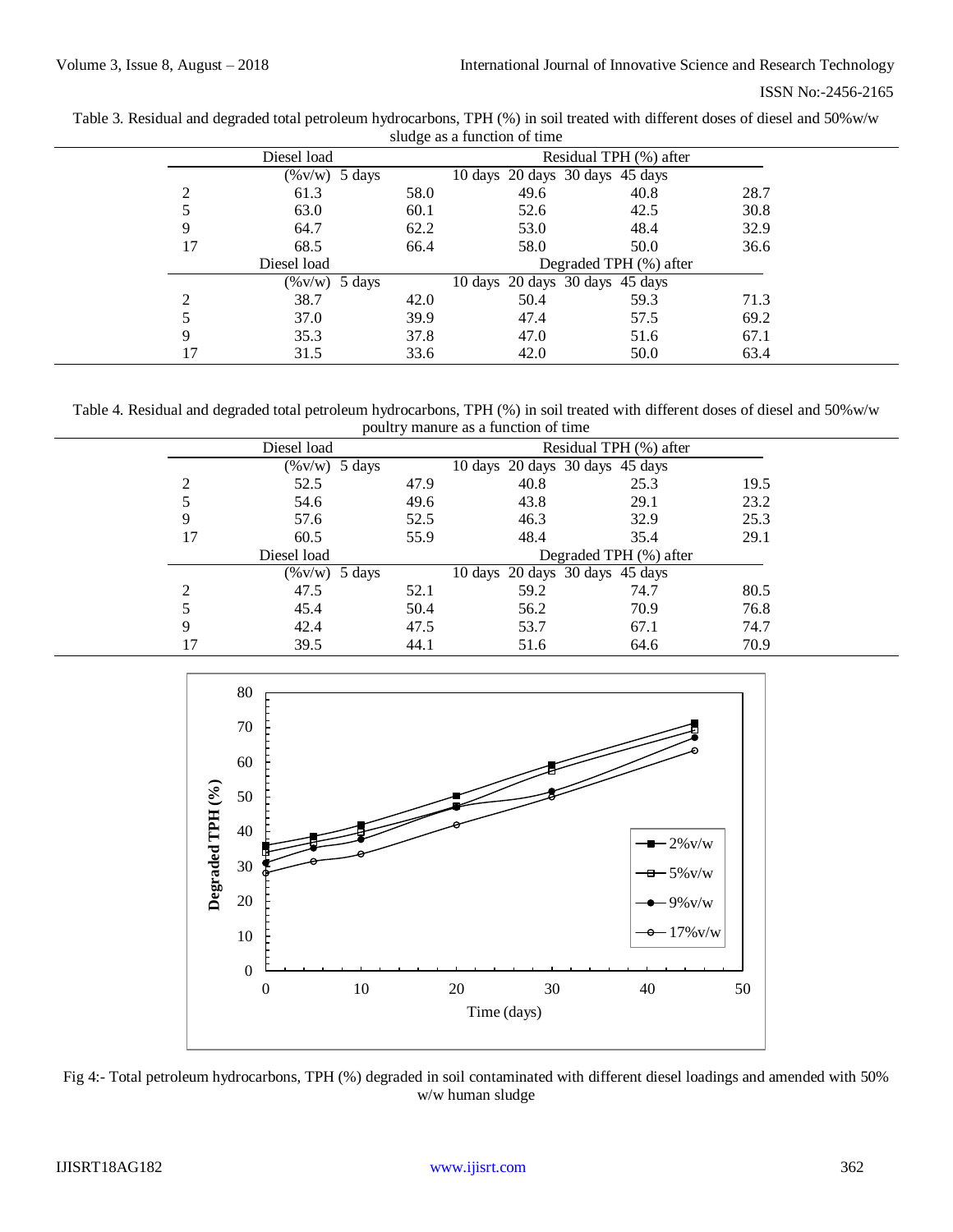

Fig 5:- TPH degrading efficiency of human sludge (50%w/w) in soil with different diesel loadings (2 – 17 %) as a function of time



Fig 6:- Pseudo-first order (lnTPH<sub>t</sub>vs *t*) plot for degradation of total petroleum hydrocarbonsin soil contaminated with different diesel loadings and amended with 50% w/w human sludge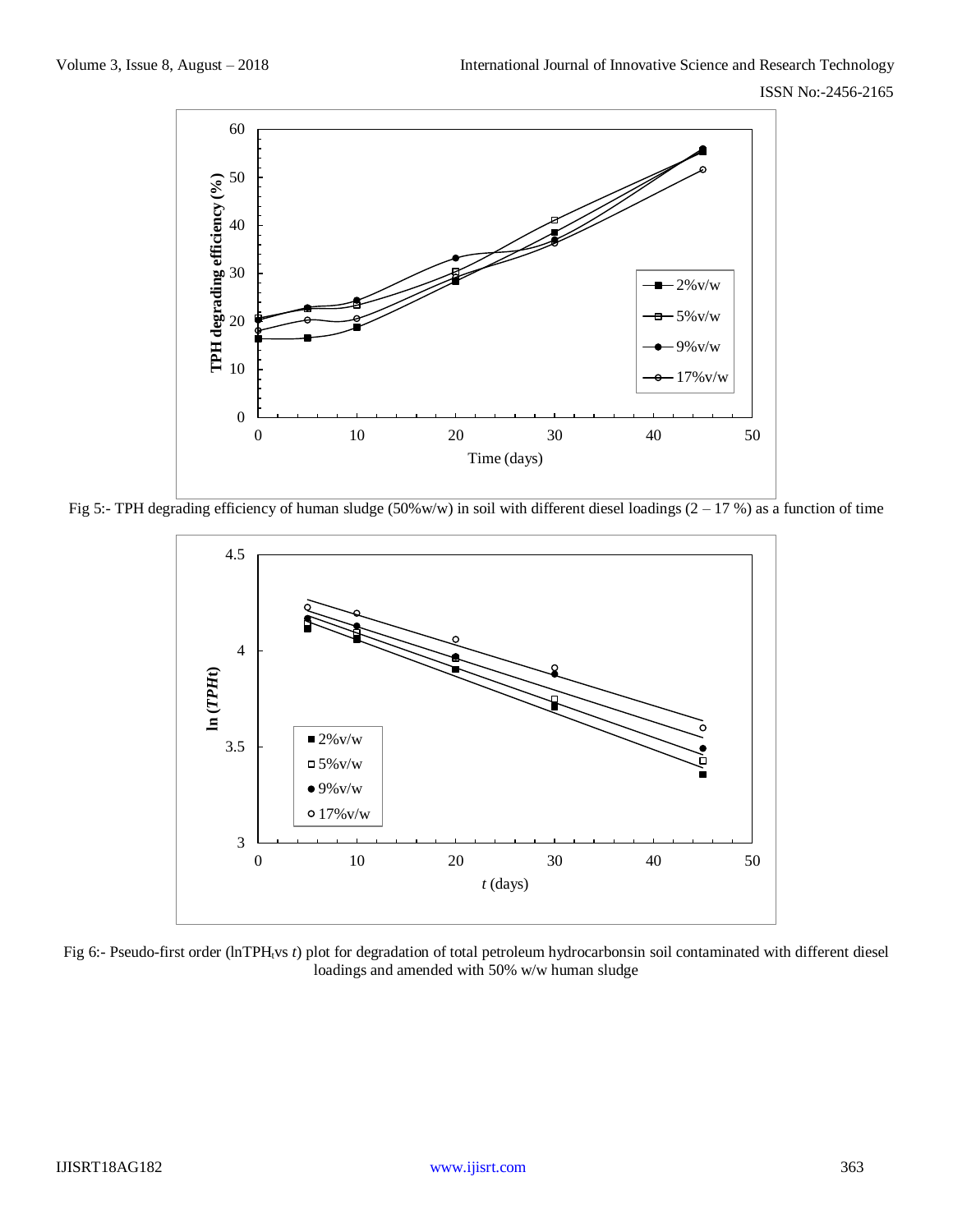ISSN No:-2456-2165



Fig 7:- Total petroleum hydrocarbons, TPH (%) degraded in soil contaminated with different diesel loadings and amended with 50% w/w poultry manure



Fig 8:- TPH degrading efficiency of poultry manure (50%w/w) in soil with different diesel loadings (2 – 17 %) as a function of time.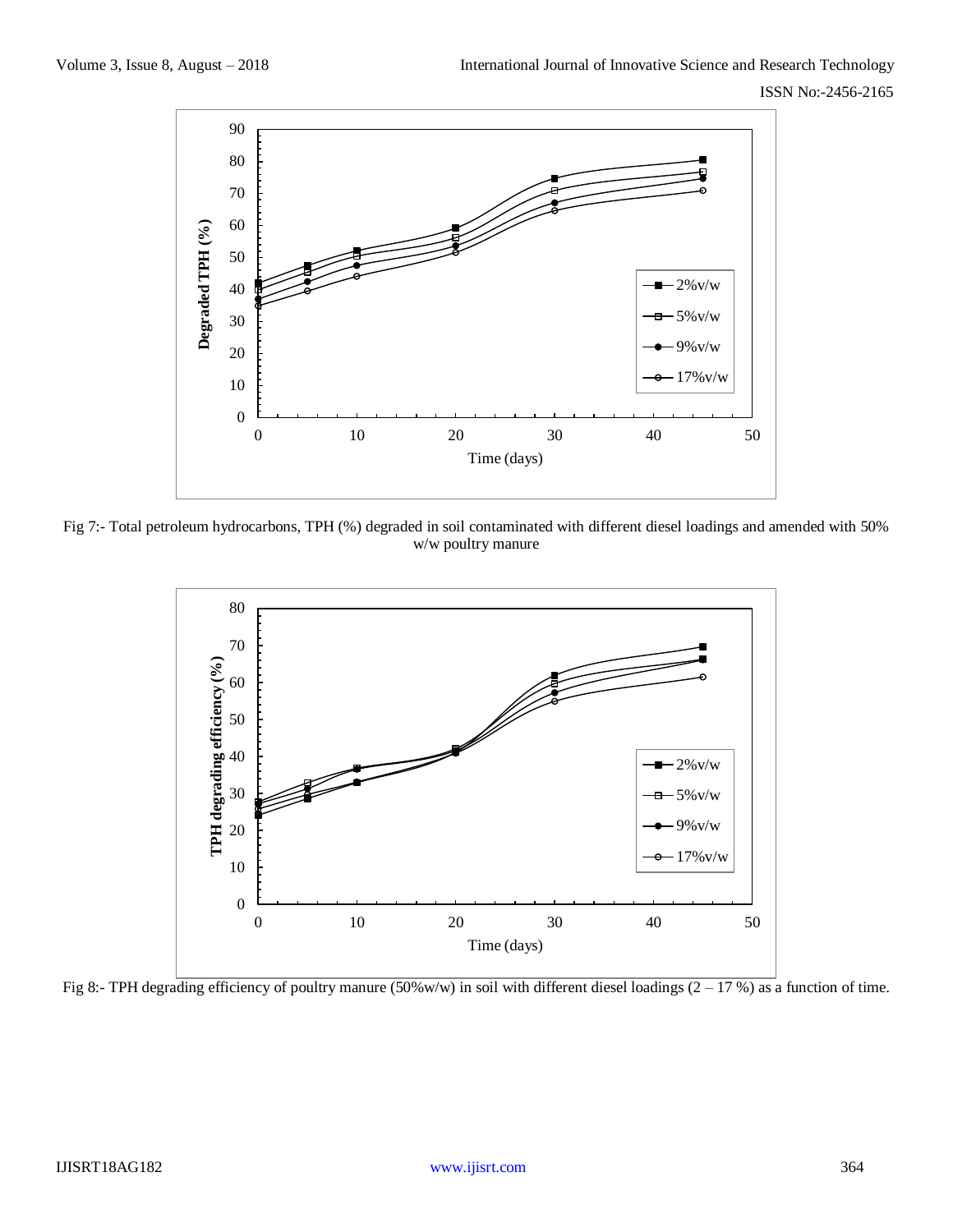

Fig 9:- Pseudo-first order (ln (TPH<sub>t</sub> vs *t*) plot for degradation of total petroleum hydrocarbonsin soil contaminated with different diesel loadings and amended with 50% w/w poultry manure

|    |                  |        | as a function of this |                                       |      |  |
|----|------------------|--------|-----------------------|---------------------------------------|------|--|
|    | Diesel load      |        |                       | Residual TPH (%) after                |      |  |
|    | $(\%v/w)$ 5 days |        |                       | 10 days 20 days 30 days 45 days       |      |  |
| ◠  | 62.6             | 60.1   | 49.6                  | 41.7                                  | 31.6 |  |
|    | 63.0             | 61.8   | 50.9                  | 44.2                                  | 32.5 |  |
| 9  | 67.2             | 63.0   | 53.4                  | 47.1                                  | 34.1 |  |
| 17 | 69.0             | 65.9   | 56.3                  | 49.6                                  | 36.2 |  |
|    | Diesel load      |        |                       | Degraded TPH (%) after                |      |  |
|    | $(\%v/w)$ 0 day  | 5 days |                       | 10 days $20$ days $30$ days $45$ days |      |  |
| ◠  | 37.4             | 39.9   | 50.4                  | 55.8                                  | 67.6 |  |
|    | 37.0             | 38.2   | 49.1                  | 58.3                                  | 68.4 |  |
| 9  | 31.0             | 37.0   | 46.6                  | 52.9                                  | 65.9 |  |
| 17 | 32.8             | 34.1   | 43.7                  | 50.4                                  | 63.8 |  |

Table 5. Residual and degraded total petroleum hydrocarbons, TPH (%) in soil treated with different doses of diesel and 50%w/w urea as a function of time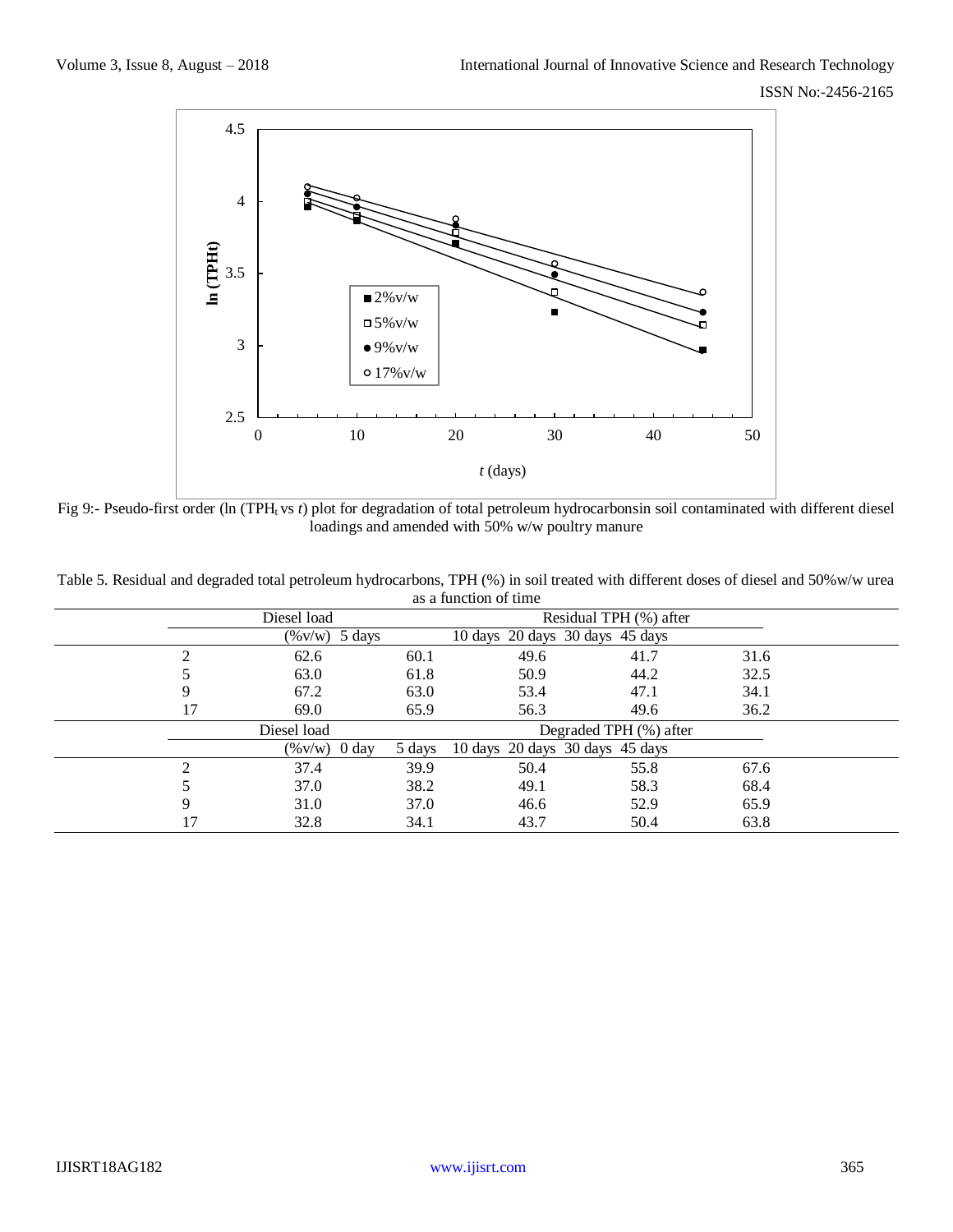

Fig 10:- Total petroleum hydrocarbons, TPH (%) degraded in soil contaminated with different diesel loadings and amended with 50% w/w urea



Fig 11:- TPH degrading efficiency of urea (50%w/w) in soil with different diesel loadings (2 – 17 %) as a function of time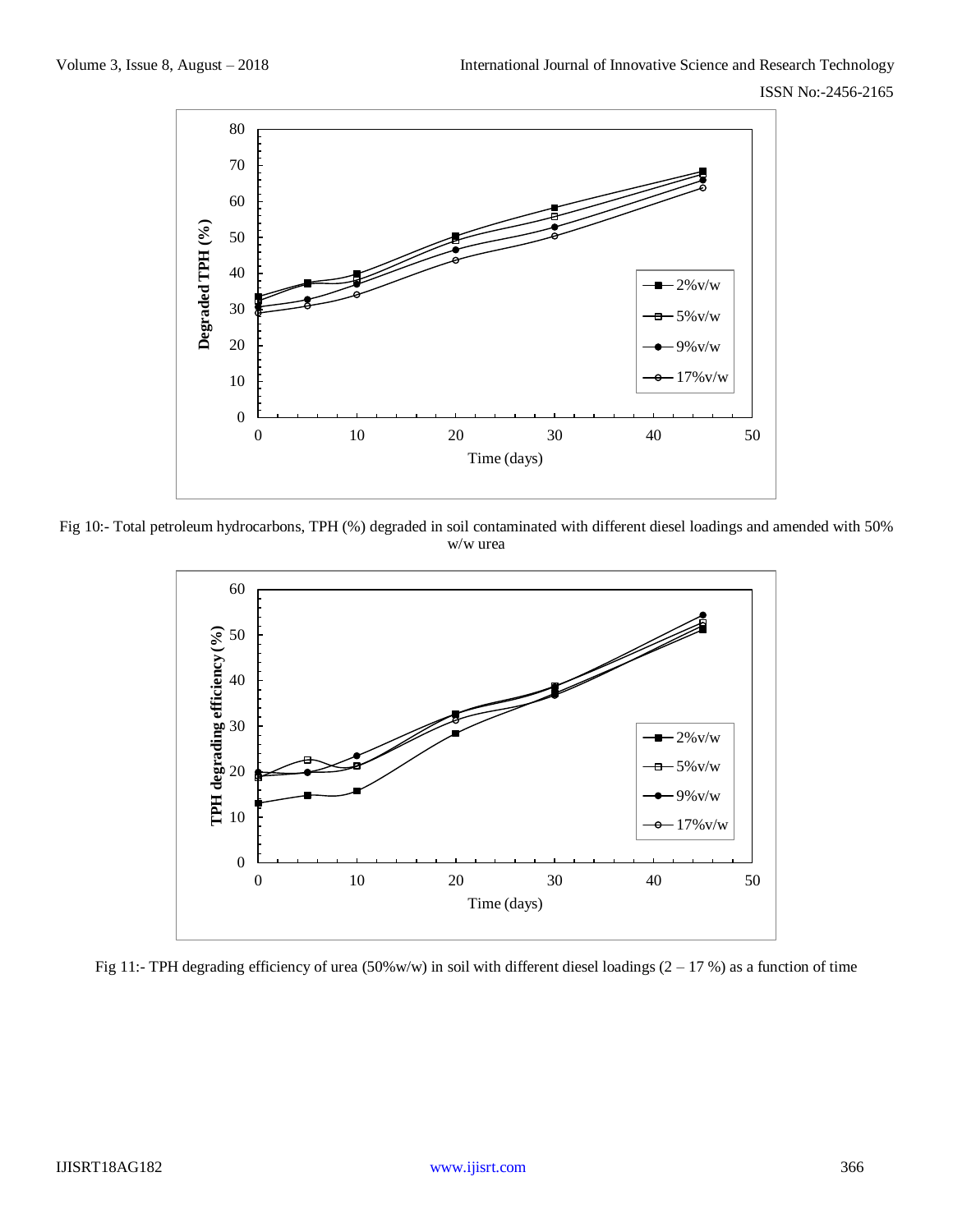

Fig 12:- Pseudo-first order (ln (TPH<sub>t</sub> vs *t*) plots for degradation of total petroleum hydrocarbonsin soil contaminated with different diesel loadings and amended with 50% w/w urea

|                                                   |                                    |     |       |     | attenuation and the sumulation) |     |       |     |  |  |
|---------------------------------------------------|------------------------------------|-----|-------|-----|---------------------------------|-----|-------|-----|--|--|
| Amendment*                                        | Parameter                          |     |       |     | Diesel load $(\%v/w)$           |     |       |     |  |  |
|                                                   |                                    |     |       |     |                                 |     |       |     |  |  |
| Natural attenuation                               | $k_1x10^{-3}$ (day <sup>-1</sup> ) | 3.0 |       | 4.0 |                                 | 3.0 |       | 3.0 |  |  |
|                                                   | $\tau_{1/2}$ (day) 231.0           |     | 173.3 |     | 231.0                           |     | 231.0 |     |  |  |
| Poultry manure $k_1x10^{-2}$ (day <sup>-1</sup> ) | 2.6                                |     | 2.2   |     | 2.1                             |     | 1.9   |     |  |  |
|                                                   | $\tau_{1/2}$ (day) 26.7            |     | 31.5  |     | 33.0                            |     | 36.4  |     |  |  |
| Human sludge                                      | $k_1x10^{-2}$ (day <sup>-1</sup> ) | 1.9 |       | 1.8 |                                 | 1.6 |       | 1.5 |  |  |
|                                                   | $\tau_{1/2}$ (day) 36.4            |     | 38.5  |     | 43.3                            |     | 46.2  |     |  |  |
| Urea                                              | $k_1x10^{-2}$ (day <sup>-1</sup> ) | 1.7 |       | 1.6 |                                 | 1.6 |       | 1.6 |  |  |
|                                                   | $\tau_{1/2}$ (day) 40.8            |     | 43.3  |     | 43.3                            |     | 43.3  |     |  |  |

Table 6. The biodegradation rate constants (*k*1) and half-life (*τ*½) time of diesel biodegradation in the various treatments under (natural attenuation and bio stimulation)

\*Amendments added at  $20\%$  w/w of diesel contaminated soil and incubated for  $0 - 45$  day

First-order kinetics was used to determine the rate of biodegradation of diesel in the various treatments as shown in figures 3, 6, 9 and 12.The first-order degradation kinetics has been reported in many studies on petroleum degradation (Jørgensen *et al.,*2000;Kristin *et. al.,* 2003).

The biodegradation half-life, *τ*<sup>½</sup> (day)and the biodegradation rate constant  $k_1x10^{-3}$  (day<sup>-1</sup>) for the natural attenuation (unamended control) and the amended samples are presented in table 6. The rate constant for the unamended sample shows a slight deviation of 1 unit with the value of 4 at the 5th day of incubation against the value of 3 obtained for the

rest periods of incubation. Similar deviations were observed for the amended samples. The rate constants  $k_1x10^{-3}$ (day<sup>-1</sup>) for poultry manure amended at 2v/w contamination is 2.6, while the rate constant of 2.2 was obtained for 5%v/w diesel contamination, and at 9%v/w diesel contamination the rate constant of 2.1 was recorded, at 17%v/w diesel contamination the rate constant of 1.9 was obtained. The sample amended with human sludge had the rate constants of 1.9, 1.8, 1.6 and 1.5 at 2%, 5%, 9% and 17% v/w diesel contamination respectively. The rate constants for the sample amended with urea are 1.7 at 2%v/w diesel contamination, 1.6 at 5% contamination, 1.6 at 9% contamination, also 1.6 at 17% diesel contamination.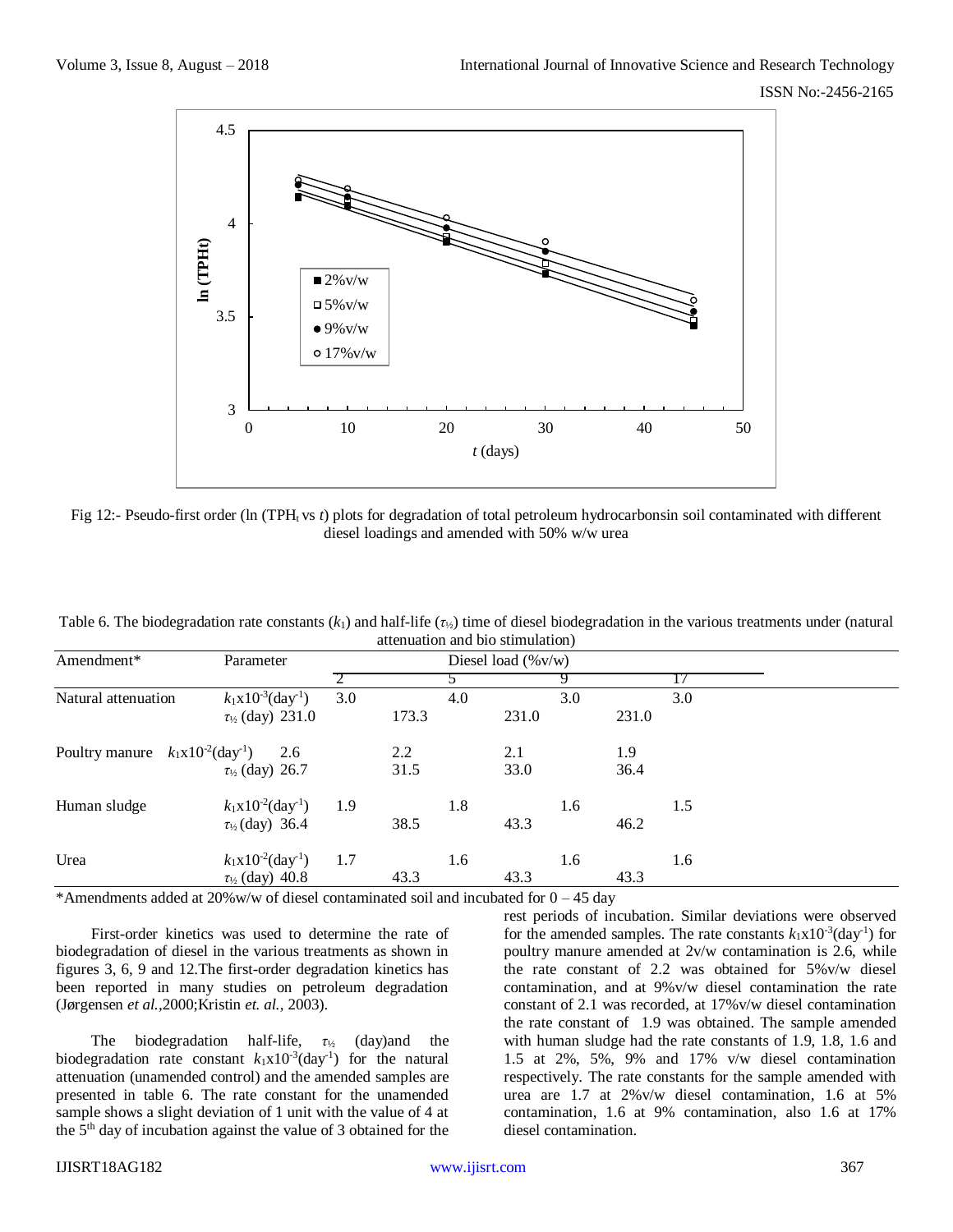The value of biodegradation half life  $(\tau_{1/2}$  day) for the unamended soil; (231.0, 173.3, 321.0 and 231.0)which respectively obtained for the samples treated with 2v/w, 5%v/w, 9%v/w and 17%v/w of diesel were extremely high compare to those obtained from the amended soil samples. Soil sample amended with poultry manure at similar diesel concentration gave the biodegradation half life *τ*<sup>½</sup> (day) of 26.7, 31.5, 33.0 and 36.4. Soil sample amended with human sludge gave biodegradation half life  $\tau_{1/2}$  (day) of 36.1, 38.5, 43.3 and 46.2, whereas the sample treated with urea recorded the half life  $\tau_{1/2}$  (day) of 40.8, 43.3, 43.3 and 43.3 respectively for same levels of diesel contamination  $(2v/w, 5\%v/w, 9\%v/w)$ and 17%v/w).

The kinetic parameters (half life  $\tau_{1/2}$  (day) showed that the reduction rate in the poultry amended sample was 7.5 times higher than in the unamended sample. The reduction rate in sample amended with human sludge was about 5.8 times higher than in the unamended, while the sample treated with urea was about 5.8 times higher.The high reduction rate observed in the sample treated with poultry manure could be attributed to biodegradation factors (nutrients, organic matter, organic carbon, abundance of microorganisms) impacted by the amendment. The bio waste (poultry manure) had organic matter content of 12.63, nitrogen content of 2.35%, phosphorus 0.71%, organic carbon content of 7.30, favourable pH of 6.87 and rich in microorganism (although not determined.

The increase in TPH (%) reduction in oil contaminated soil as a result of amendment with various organic wastes has been reported by various authors. (Gupta and Tao, 1996, Choi *et al.,* 2002; Delille *et al.,* 2004; Angarry *et al.,* 2010b; Abioye *et al.,* 2012). The period of incubation is also noticed to play a vital role in the remediation process. The highest TPH (%) reduction observed for the various amendments was recorded at the last date of incubation. Poultry manure with the highest THP (%) reduction recorded 80.5% after 45 day of

incubation for 2%v/w diesel contamination. This is followed by the sample amended with human sludge which recorded 71.3%, then 68.4% for the sample treated with urea on the same incubation date and diesel load.

However, with increase in diesel load, reduction in TPH (%) degradation was notice with least value of 63.4% recorded at 17%v/w for the sample amended with human sludge at the 45th day of incubation which supports the conclusion of Schaefer and Juliane (2007) who stated that bioremediation is a useful method of soil remediation if pollutant concentrations are moderate. This was also explained using the TPH degrading efficiency charts for the various amendments. Poultry manure recorded the highest degrading efficiency value of 61.5% at highest diesel contamination of 17%v/w and had a record of 69.7% at lowest diesel contamination of 2%v/w. The degradation efficiency of human sludge at  $17\%$  v/w and  $2\%$  v/w diesel load were 51.6% and 55.6% respectively, whereas urea recorded 52.1% and 51.2%.This suggests that poultry manure must have provided a more bioavailable alternate carbon substrate that ensured a vibrant microbial population that led to the increased diesel degradation, even though urea has more Nitrogen content. The result proves the efficiency of poultry manure in handling biodegradation process of site contaminated with diesel which has been demonstrated by various legends of bioremediation (Gupta and Toa, 1996, Williams *et al.,* 1986; Okolo *et al,.*2005; Akpoveta *et al.,* 2011).

The enhanced diesel oil degradation observed withthe addition of poultry manure, human sludge or urea indicates that the soil amendments interacted in enhancing diesel oil degradation. This is an indication that adequate time of incubation with the organic wastes is required for complete degradation of fields contaminated with petroleum products.

## *B. Effect of amendment level on TPH degradation in diesel contaminated soil*

Table 7. Residual and degraded total petroleum hydrocarbons, TPH (%) in soil treated with 10%v/w diesel and different levels of amendments

|                |           | annonumono |      |                              |      |  |
|----------------|-----------|------------|------|------------------------------|------|--|
|                | Amendment |            |      | Level of amendment $(\%w/w)$ |      |  |
|                | 10        | 20         | 30   | 40                           |      |  |
|                |           |            |      |                              |      |  |
| Human sludge   | 56.3      | 48.4       | 35.0 | 21.1                         | 20.7 |  |
| Poultry manure | 51.7      | 40.8       | 24.9 | 11.9                         | 11.1 |  |
| Urea           | 60.1      | 55.1       | 44.6 | 37.1                         | 35.8 |  |
|                |           |            |      |                              |      |  |
| Human sludge   | 43.7      | 51.6       | 65.0 | 78.9                         | 79.3 |  |
| Poultry manure | 48.3      | 59.2       | 75.1 | 88.1                         | 88.9 |  |
| Urea           | 39.9      | 44.9       | 55.4 | 62.9                         | 64.2 |  |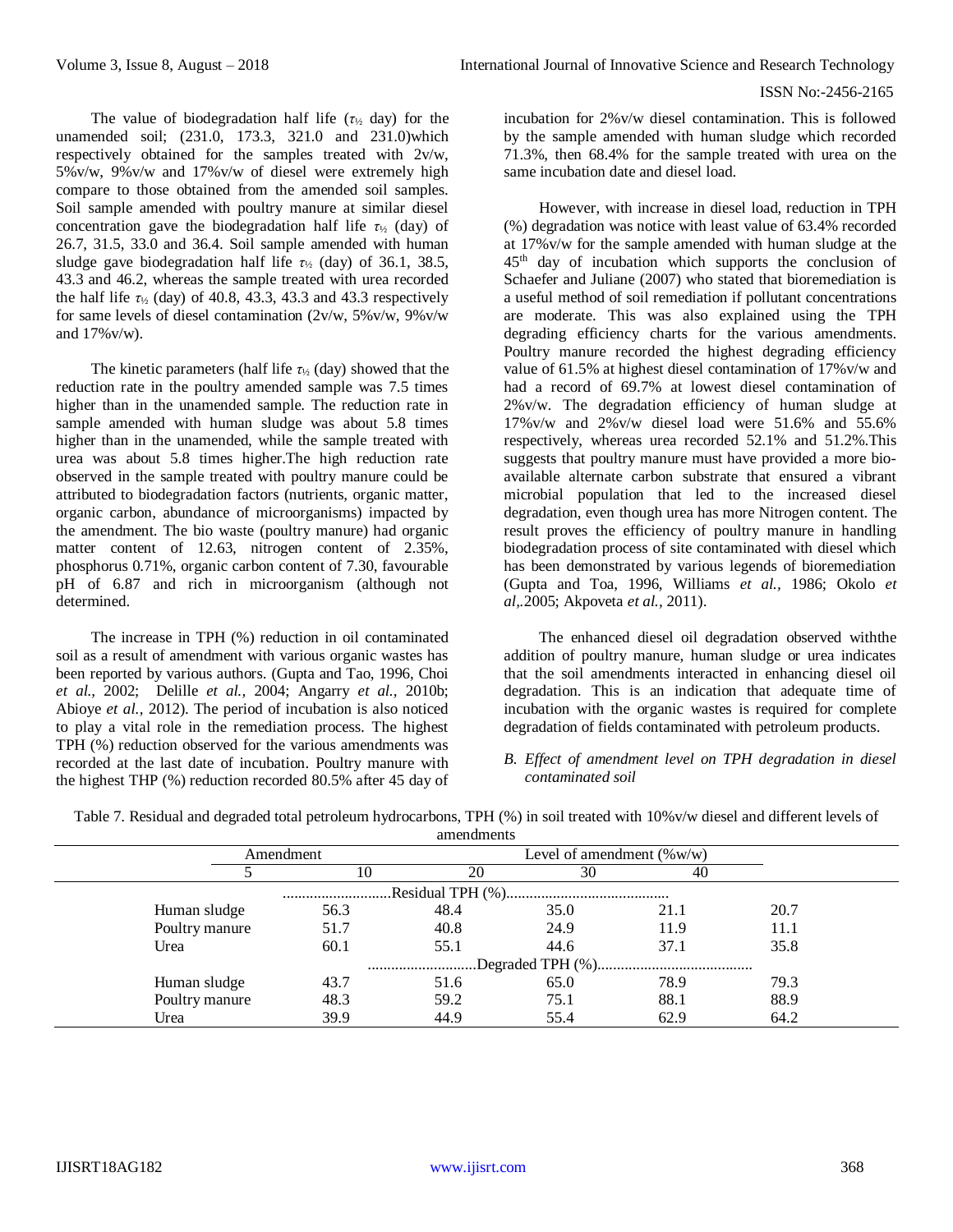

Fig 13:- TPH degrading efficiency of poultry manure, human sludge and urea in 10%v/w diesel contaminated soil at different levels of amendments after 14 days incubation

The result of the effect of amendment level on TPH degradation in diesel contaminated soil at 10%v/w diesel: soil ratio is presented in table 7 and the degradation efficiency of the various amendments presented in figure 13. There is a general increase in the value of TPH degraded in the samples amended with increasing value (5%w/w, 10%w/w, 20%w/w,  $30\%$  w/w and  $40\%$  w/w) of the various amendments. The highest value of 88.9% diesel reduction was observed in the sample amended with poultry manure at  $40\%$  w/w amendment, whereas the least value of 64.2% was recorded for the sample treated with urea at the same amendment level. More so, the degradation efficiency recorded 88% efficiency for poultry manure, 77.5% efficiency for human sludge and 61.2% for urea at the 40%w/w amendment level. The progressive degradation of diesel with increase in the various amendments could be attributed to the increase in the supply of nutrients to

the microbial population in the contaminated soil, and this indicates that the soil amendments interacted in enhancing oil degradation (Okolo *et al.,*2005). Literature reveals that microbial degradation of organic matter added to soil depends on the interaction between the chemicals in the soil (Knaebel *et al.*, 1994).Therefore urea to an extent presumably inhibits the enzymes responsible for petroleum degradation in the soil samples collected from the back of student's hostel of University of Agriculture Makurdi. Urea may not be a good nutrient source for bioremediation of petroleum contaminants in soils with similar chemical and physical properties. Results from this study suggest that applications of urea in enhanced biodegradation may be site specific.

*C. Effect of heavy metal toxicants on TPH degradation in amended soil*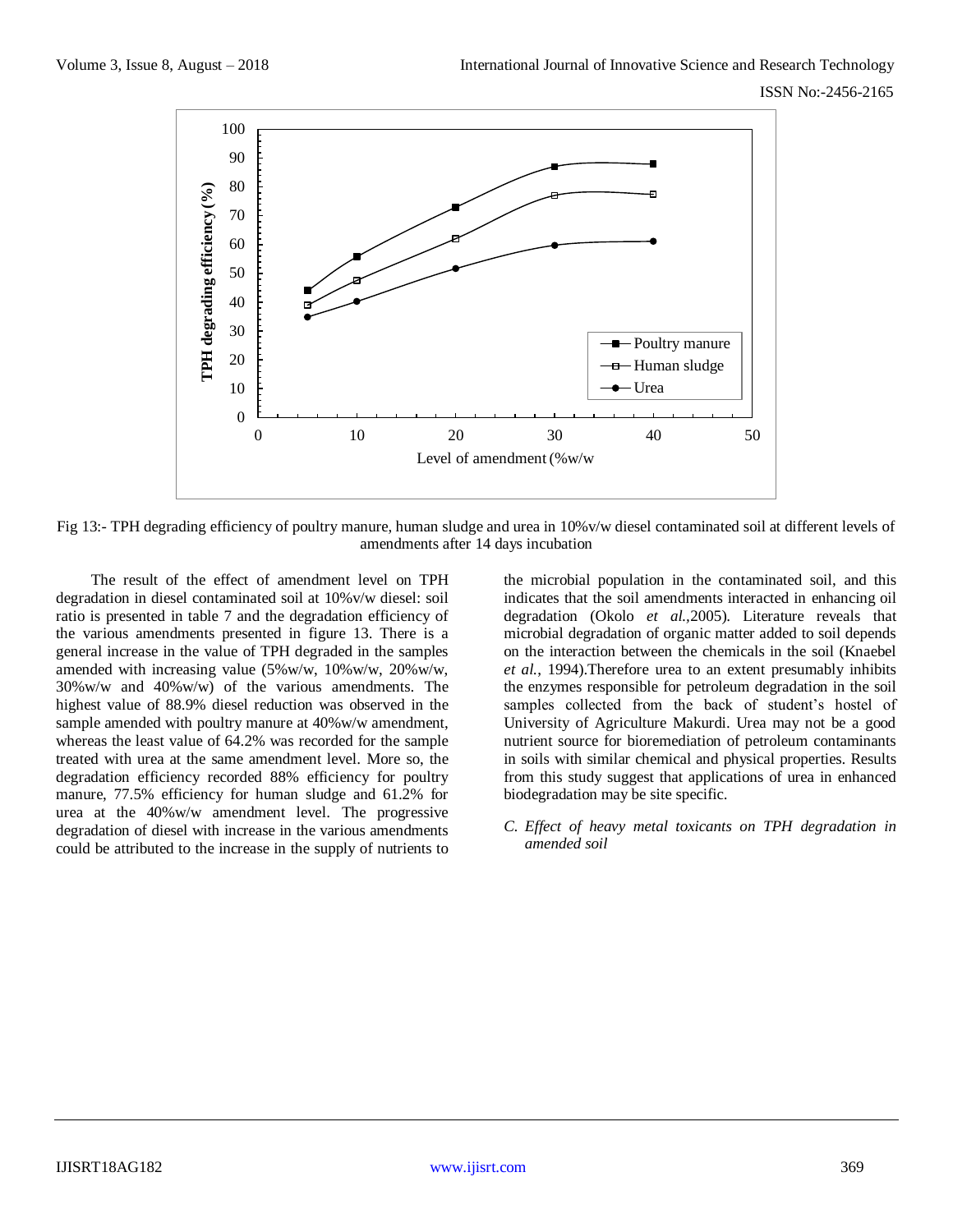Table 8. Residual and degraded total petroleum hydrocarbons, TPH (%)<sup>†</sup> in soil treated with 10 %v/w diesel, 20%w/w amendments and different doses of heavy metals

|                |           | und union one woods of now, , module |                            |      |      |  |
|----------------|-----------|--------------------------------------|----------------------------|------|------|--|
|                | Amendment |                                      | Cu concentration $(mg/kg)$ |      |      |  |
| 50             | 100       | 200                                  | 350                        | 500  |      |  |
|                |           |                                      |                            |      |      |  |
| Human sludge   | 43.8      | 46.3                                 | 48.4                       | 57.6 | 68.9 |  |
| Poultry manure | 41.7      | 44.6                                 | 48.4                       | 52.5 | 65.1 |  |
| Urea           | 45.4      | 47.9                                 | 50.0                       | 57.6 | 70.5 |  |
|                |           |                                      |                            |      |      |  |
| Human sludge   | 56.2      | 53.7                                 | 51.6                       | 42.4 | 31.4 |  |
| Poultry manure | 58.3      | 55.4                                 | 51.6                       | 47.5 | 34.9 |  |
| Urea           | 54.6      | 53.1                                 | 50.0                       | 42.4 | 29.5 |  |

|                |      | Pb concentration (mg/kg) |      |      |      |
|----------------|------|--------------------------|------|------|------|
| 50             | 100  | 200                      | 350  | 500  |      |
|                |      |                          |      |      |      |
| Human sludge   | 42.1 | 44.6                     | 46.7 | 58.4 | 66.4 |
| Poultry manure | 35.4 | 36.6                     | 45.0 | 55.5 | 61.3 |
| Urea           | 32.9 | 33.7                     | 42.5 | 53.0 | 58.0 |
|                |      |                          |      |      |      |
| Human sludge   | 57.9 | 55.4                     | 53.3 | 41.6 | 33.6 |
| Poultry manure | 64.6 | 63.4                     | 55.0 | 44.5 | 38.7 |
| Urea           | 67.1 | 66.3                     | 57.5 | 47.0 | 42.0 |

Table 9. Residual and degraded total petroleum hydrocarbons, TPH (%)† in soil treated with 10 %v/w diesel, 20%w/w amendments and different doses of heavy metals continue

|                |    | Amendment |            | Zn concentration $(mg/kg)$ |      |      |
|----------------|----|-----------|------------|----------------------------|------|------|
|                | 50 | 100       | <b>200</b> | 350                        | 500  |      |
|                |    |           |            |                            |      |      |
| Human sludge   |    | 40.0      | 41.7       | 45.9                       | 49.2 | 54.6 |
| Poultry manure |    | 42.5      | 45.4       | 48.4                       | 52.1 | 55.9 |
| Urea           |    | 33.7      | 36.2       | 42.5                       | 46.3 | 53.4 |
|                |    |           |            |                            |      |      |
| Human sludge   |    | 60.0      | 58.3       | 54.1                       | 50.8 | 45.4 |
| Poultry manure |    | 57.5      | 54.6       | 51.6                       | 47.9 | 44.1 |
| Urea           |    | 66.3      | 63.8       | 57.5                       | 53.7 | 46.6 |

†Determined after 2 weeks of equilibration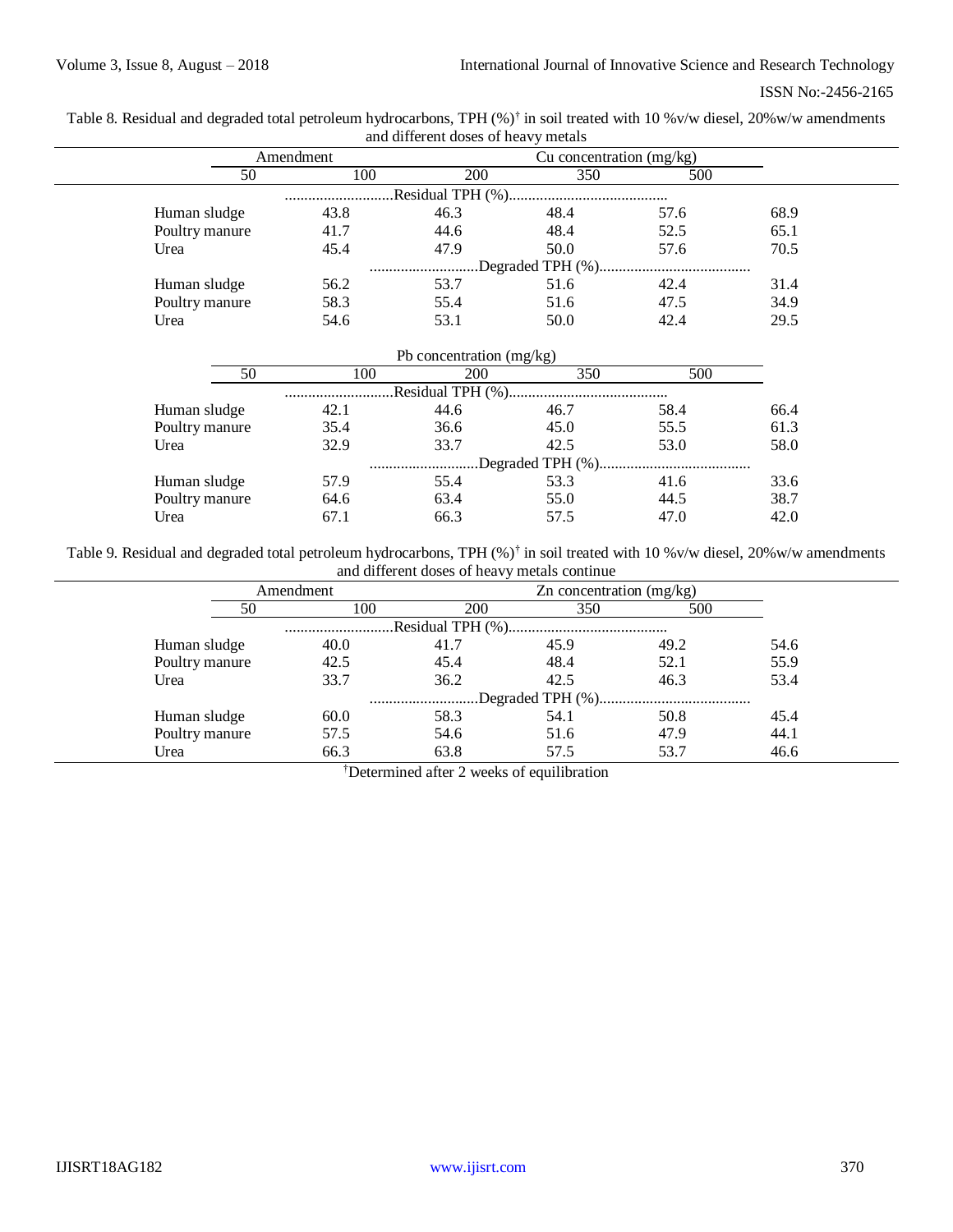

Fig 14:- TPH degraded by 20%w/w poultry manure, sewage sludge and urea in 10%v/w soil co-contaminated with 10%v/w diesel and different Cu concentrations after 14 days incubation



Fig 15:- TPH degraded by 20%w/w poultry manure, sewage sludge and urea in 10%v/w soil co-contaminated with 10%v/w diesel and different Pb concentrations after 14 days incubation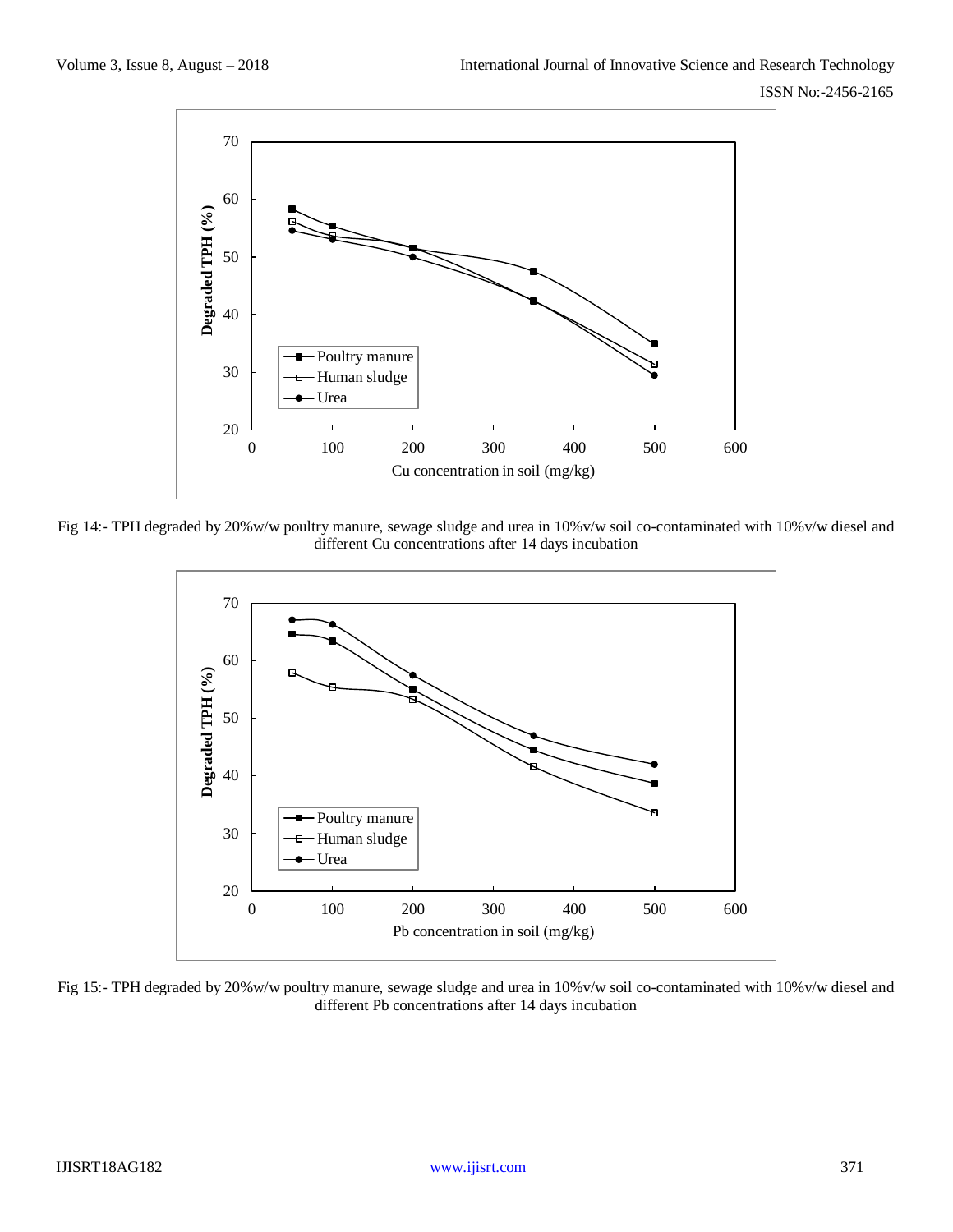

Fig 16:- TPH degraded by 20%w/w poultry manure, sewage sludge and urea in 10%v/w soil co-contaminated with 10%v/w diesel and different Zn concentrations after 14 days incubation

The influence of the various heavy metals (copper, lead and zinc) toxicants on TPH degradation on amendment with 20%w/w of each bio-wastes in 10%v/w diesel contaminated soil co-contaminated with different metal concentration  $(50mgkg^{-1}, 100mgkg^{-1}, 200mgkg^{-1}, 350mgkg^{-1}$  and  $500mgkg^{-1})$ after 14 days incubation is presented in tables 9 and figures 14-16. The result reveals a general decrease in diesel reduction with increase in metal concentration. Amendment with the various organic wastes plays a vital role in ameliorating the negative influence of the metals on biodegradation of the contaminated soil. Meanwhile the efficacy of these organic amendments varies in the different metal phase.

The influence of copper in its nitrate  $(Cu(NO<sub>3</sub>)<sub>2</sub>.5H<sub>2</sub>O)$ is presented in table 9 and figure 14. Copper is observed to exert the highest inhibitory influence on the biodegradation of diesel in soil. The maximum value of 58.3% was recorded for the sample amended with poultry manure at 50% copper load. At this same value of copper concentration, 56.2% diesel reduction was recorded for the sample amended with human sludge while 54.6% diesel reduction was recorded for the sample treated with urea. These values (above 50%) of TPH(%) degradation was obtained at lowest heavy metal (Cu) concentration of 50mg. With the increase in the concentration this metal, the value of TPH(%) degraded further depreciate. At the maximum Cu load of 500mg, 34.9% diesel reduction was recorded for the sample amended with poultry manure, 31.4% reduction obtained from the sample with human sludge biowaste, while 29.5% was recorded for urea amended sample.

The samples treated with the nitrate of lead Pb(NO3)2experienced similar decrease in diesel reduction after 14 days of incubation (Table 9 refers). The various organic amendments also show different degree of amelioration on the influence of Lead on diesel reduction in soil. 64.6% diesel reduction was recorded for the sample amended with 20%w/w poultry manure at 50mg Pb concentration. At this metal (Pb) concentration of 50mg, 57.9% degradation was recorded for the sample amended with 20%w/w human sludge, while the sample treated with 20%w/w urea gave 67.1% diesel reduction. The increase in Pb concentration also produced further depreciation of TPH (%) degraded as seen in figure 15. At the highest Pb concentration of 500mg, 38.7% diesel reduction was recorded for the sample amended with poultry manure, 33.6% recorded for the sample containing human sludge, while 42% diesel reduction was obtained for the sample amended with urea. In this situation, urea is noticed to provide a better condition for amendment which could be attributed to its high Nitrogen (nutrient) content and interaction with Pb.

The results of the samples spiked with various load of zinc nitrate  $(Zn(NO<sub>3</sub>)<sub>2</sub>)$  is presented in the table 9 and figure 16. Similar variations existed between the metal (Zn) concentration and the value of TPH (%) degraded, as seen in the figure. 57.5% diesel reduction was recorded for the 10% diesel contaminated sample amended with 20%w/w poultry manure at the lowest  $(50mgkg<sup>-1</sup>)$  Zn concentration. 60% reduction was obtained for the sample treated with human sludge amendment at this level of Zn contamination and 66.3% reduction recorded at for urea amended sub-sample.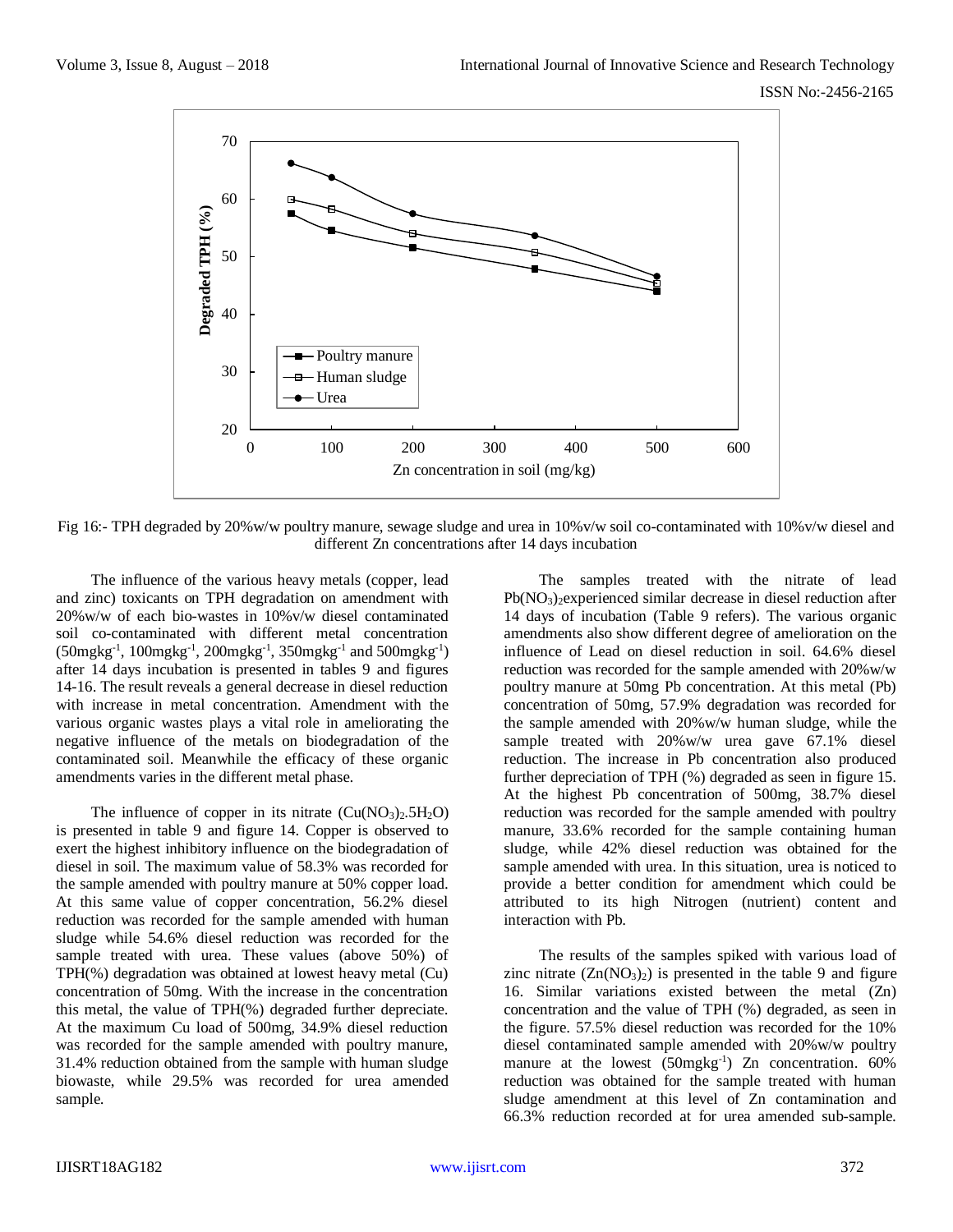The highest value (46.6%) of TPH (%) degraded recorded at the highest Zn contamination was observed for the sample amended with urea, showing that urea provided better condition for biodegradation of diesel contaminated soil cocontaminated with Zn. Meanwhile 45.4% diesel reduction was recorded for the sample amended with human sludge at the 500mg Zn concentration and 44.1% reduction obtained for the sample treated with poultry manure at this level of Zn contamination.

The general decrease in the TPH(%) degraded with increase in metal concentration could be attributed to the toxic impacts of the heavy metals on the indigenous microorganisms. The finding is in agreement with the study of Ademola *et al*. (2013), who reported that at higher concentrations, these heavy metal ions form unspecific complex compounds within the cell of the microorganisms, which leads to toxic effects, making them too dangerous for any physiological function. In addition, at high levels of heavy metals, both essential (Cu, Zn) and nonessential (Pb) metals produces serious toxic effects on the microorganism; damage of cell membranes, alter enzyme specificity, disrupt cellular functions, and damage the structure of DNA (Ruins *et al.,* 2000;Volker *et al.,* 2002) investigated the degradation of diesel fuel by a microbial community from a soil polluted by heavy metals in the presence of Cu, Ni, Zn, Pb, Cd, Hg and Cr. From their study, the degradation of TPH was increasingly inhibited by higher metal concentration with the order of toxicity Hg>Cr(VI)>Cu>Cd>Ni>Pb>Zn. The result of this present study however shows that the samples treated with copper salt recorded lower TPH degradation than those treated with the salts of lead and zinc. Therefore this is in agreement with the findings of Volker and his colleagues.

# **IV. CONCLUSION**

The enhancing of total petroleum hydrocarbon degradation in diesel contaminated soil is achieved with the addition of organic amendments (poultry manure, human sludge and urea). The extent of this depended on the degree of diesel oil contamination and the level of amendments added at time enough for adequate incubation. The results of the experiments on soil (100g) contaminated with  $2\%$  v/w,  $5\%$  v/w, 10%v/w and 20%v/w of diesel, amended with constant dose (50%) of each of poultry manure, human sludge and urea showed varying degree of increase in TPH (%) degradation with time of incubation compared to the un-amended soil samples. However, there is a general reduction in the value of TPH (%) degraded with increase in diesel load, but with increase in the level of amendment and time of incubation, the situation is ameliorated. This indicates that, the more a site is polluted, the longer the time it would require, and increased amendment dose in order to return the soil back to its original state.

The presence of heavy metals in the diesel contaminated soil distorts the bioremediation process by their toxic effects

(imposing oxidative stress) on the microorganisms which influenced the biodegradation process.

The heavy metals may inhibit diesel pollutant biodegradation through the interaction with enzymes directly involved in biodegradation or those involved in general metabolism. Most commonly, reports on metal inhibition of bioremediation have been related to the total concentration of a metal in the system (Ademola *et al.,*2013). It has therefore been established that with increase in heavy metal concentration in diesel contaminated soil, the extent of diesel degradation is drastically reduced. Therefore, to achieve optimum degradation, thereby solving the problem of diesel contamination of soil co-contaminated with the heavy metals copper, lead and zinc or other metals, treatment with certain pH buffers which are able to complex and precipitate metals is suggested, though not experimented. Examples of such buffers are; phosphate (the most commonly used buffer) - well known for its ability to precipitate metals and reduces their bioavailability (Hugea and Poole, 1991), via formation of insoluble metal phosphate species, even at neutral and mild acidity pH values. Other buffers which are also used in microbiological media include zwitterionic buffers (examples; 4-2-hydroxyethyl-1-piperazine-ethanesulfonic acid, 2-4 morpholino-ethanesulfonic acid) and many more (Ademola *et al.,*2013).

## **REFERENCES**

- [1]. [Abioye,](http://www.hindawi.com/98785953/) O. P., [Agamuthu,](http://www.hindawi.com/83670726/) P. and [Abdul-Aziz,](http://www.hindawi.com/74503543/)A. R. (2012). Biodegradation of Used Motor Oil in Soil Using Organic Waste Amendments. Biotechnology Research International. 12: 1-8.
- [2]. Ademola, O. O., Adhika, B. and Balakrishna, P. (2013). Bioavailability of Heavy Metals in Soil: Impact on Microbial Biodegradation of Organic Compounds and Possible Improvement Strategies. International Journal of Molecular Sciences. 14: 10197-10228.
- [3]. Adesodun, J. K. and Mbagwu, J. S. C. (2008). Biodegradation of Waste-lubricating Petroleum Oil in a Tropical Alfisol as Mediated by Animal Droppings," Bioresource Technology. 99(13): Pp 5659–5665.
- [4]. Agamuthu, P. and Dadrasnia, A. (2013). Potential of Biowastes to Remediate Diesel Fuel Contaminated Soil. Global NEST Journal. 15(4): 476.
- [5]. Agarry, S. E., Owabor, C. N. and Yusuf, R. O. (2010b). Bioremediation of soil artificially contaminated with petroleum hydrocarbon mixtures: Evaluation of the use of animal manure and chemical fertilizer. Bioremediation J. 14 (4): 189 - 195.
- [6]. Ajoy K. M., Priyangshu M. S., Bina S., Paul C. J., Veeranna A. C., Banwari L. and Jayati D. (2011). Bioremediation: a Sustainable eco-friendly Biotechnological solution for Environmental Pollution in Oil Industries. Journal of Sustainable Development and Environmental Protection 1(3): 20.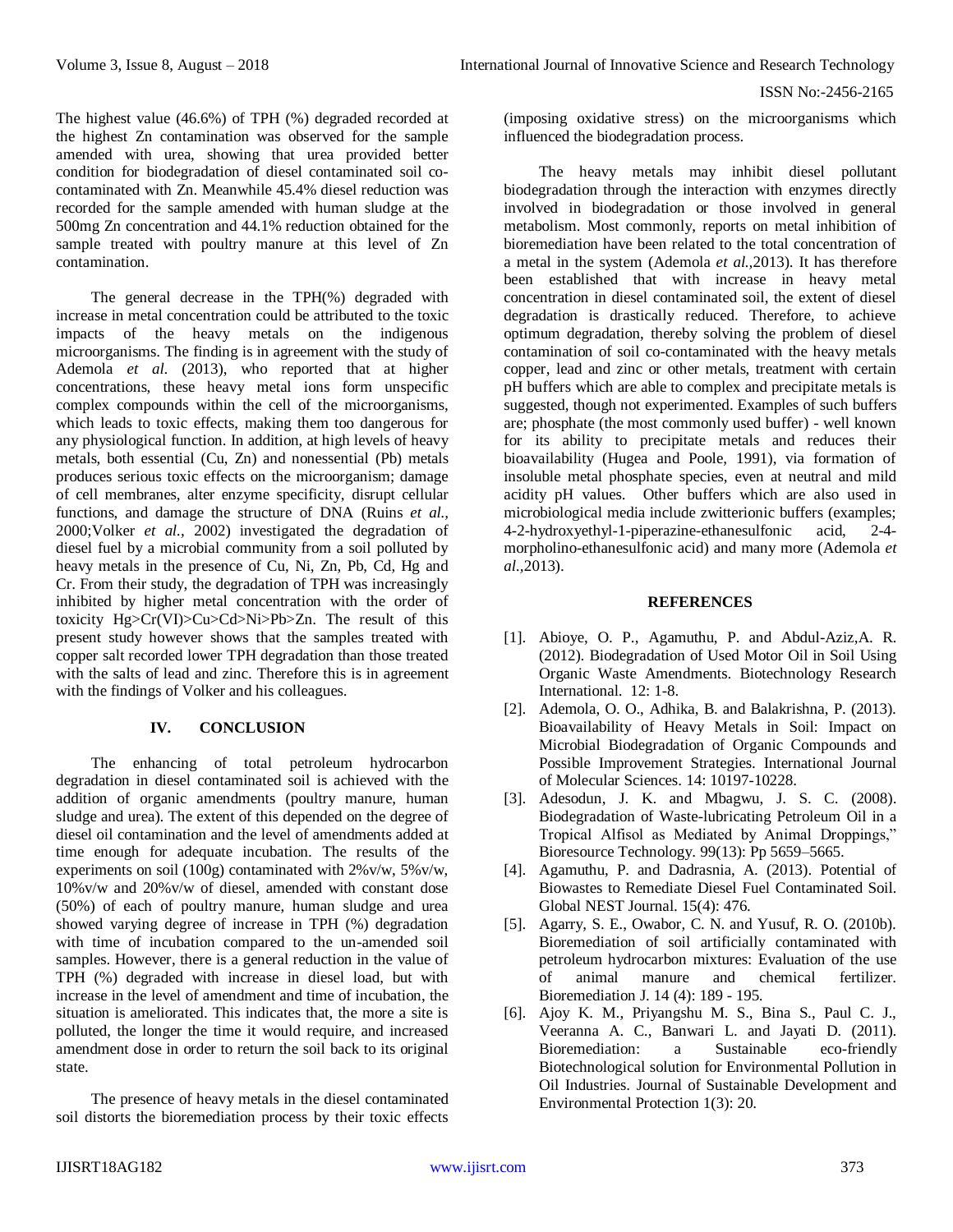- [7]. Akpoveta, O.V. Egharevba, F and Medjor, O.W. (2011). A Pilot Study on the Biodegradation of Hydrocarbon and its Kinetics on Kerosene Simulated Soil. International Journal of Environmental Science: 2(1): 54-57.
- [8]. Baker, D. E. and Amacher, M.C., (1982). Nickel, Copper, Zinc and Cadmium. Chemical and Microbiological Properties. Vol. 9. ASA ana SSSA, Madison, WI, U.S.A., pp. 347-366.
- [9]. Bouyoucos, G.J. (1962). Hydrometer Method Improved for Making Particle Size Analysis of Soils. Agron. J. 54 : 464-465.
- [10]. Cerniglia C. E and Sutherland J. B. (2001). Bioremediation of polycyclic aromatic hydrocarbons by ligninolytic and non-ligninolytic fungi. In Fungi in Bioremediation, G. M. Gadd, Ed., Cambridge University Press, Cambridge, UK, pp. 136–187.
- [11]. Choi, S.C., Kwon, K. K., Sohn, J. H. and Kim, S. J. (2002). Evaluation of Fertilizer additions to Stimulate Oil Biodegradation in Sand Seashore Mesocosms. Journal of Microbiology and Biotechnology.12(3): 431– 436.
- [12]. Delille, D., Coulon, V and Pelletier, E. (2004). Effects of Temperature warming during a Bioremediation study of Natural and Nutrient-amended
- [13]. Hydrocarbon-contaminated Sub-Antarctic Soils. Cold Regions Science and Technology. 40(1-2): 61–70.
- [14]. Gupta, G. and Tao, J. (1996). Bioremediation of Gasoline Contaminated Soil using Poultry Litter. J. Environ. Sci. Health 3(9): 2395–2407.
- [15]. Hollender, J.,Althoff, K.,Mundt, M., and Dott, W. (2003).Assessing the microbial activity of soil samples, its nutrient limitation and toxic effects of contaminants using a simple respiration test.Chemosphere, 53(3): pp. 269–275.
- [16]. Huges, M.N. and Poole, R.K. (1991). Metal Speciation and Microbial Growth-The Hard (and Soft) Facts. Gen. Microbial. 137: 725-734.
- [17]. Husaini, A., Roslan, H. A., Hii, K. S and Ang, C. H. (2008), Biodegradation of aliphatic hydrocarbon by indigenous fungi isolated from used motor oil contaminated sites, World Journal of Microbiology and Biotechnology. 24(12): 2789–2797.
- [18]. Jørgensen, K. S., Puustinen, J. and Suortti, A. M. (2000). Bioremediation of Petroleum Hydrocarboncontaminated Soil by Composting in Biopiles," Environmental Pollution, 107(2): 245–254.
- [19]. Kjeldahl, J. (1883). New Method for the Determination of Nitrogen in Organic Substances. Zeitschrift für analytishce chemie. 22(1): 366-383.
- [20]. Knaebel, D.B., Federle, T.W., McAvoy, D.C. and Vestal, J.R. (1994). Effects of Mineral and Organic Soil Constituents on Microbial Mineralisation of Organic Compounds in Natural Soil. Applied and Environmental Microbiology. 60: 4500–4508.
- [21]. Kristin, V. G., Joris, M. J., Swingsb, J. C., Jaak, R.(2003). Bioremediation of Diesel Oil-Contaminated

Soil byComposting with Biowaste. Elsevier Science Ltd. Environmental Pollution 125: 361–368.

- [22]. Mandri, T. and Lin, J. (2007). Isolation and Characterization of Engine Oil Degrading Indigenous Microorganisms in Kwazulu-Natal,African Journal of Biotechnology. 6(1): 23–27.
- [23]. Pala, D. M., de Carvalho, D. D., Pinto, J. C. and Sant'Anna Jr., G. L. (2006). A suitable model to describebioremediation of a petroleum-contaminated soil. Int. Biodeter. Biodegr., 58: 254―260.
- [24]. Okieimen, C.O. and Okieimen, F.E. (2005). Bioremediation of Crude- Oil Polluted Soil-Effect Poultry Droppings and Natural Rubber Processing Sludge Application on Biodegradation of Petroleum Hydrocarbons. Journal of Environmental Science.12(1):1-12.
- [25]. Okolo, J. C., Amadi, E. N. and Odu, C. T. I. (2005). Effects of Soil Treatments Containing Poultry Manure on Crude Oil Degradation in a Sandy Loam Soil. Applied Ecology and Environmental Research. 3(1): 47- 53.
- [26]. Olsen, S.R. and Sommers, L.E. 1982. Phosphorus. InA.L. Page. R.HMiller, and D.R. Keeney (eds.) Methods of Soil Analysis. 2nd ed. Agronomy Series. Soil Science Society of America, Inc., Madison, WI.pp. 403-430.
- [27]. Raphael, B. S., Thiago, G. M., Cintya, A. C., Tamaris G. P. and Carmem S. F. (2013).
- [28]. Soil Processes and Current Trends in Quality Assessment. Maria C. H. S. (ed.), Rio Claro Brazil, InTech. p. 250.
- [29]. Rhoades, J.D. (1982). Cation Exchange Capacity. Methods of soil analysis. Agron Monogr. 9: 149-157.
- [30]. Ruan, A., Min, H., Peng, X. and Huang, Z. (2005). Isolation And Characterization of Pseudomonas Sp. Strain HF-1, Capable of Degrading Nicotine.Research in Microbiology, 156(5-6):pp. 700-706.
- [31]. Ruins, M. R., Kapal, S., Oehme, F. W. (2000). Microbial Resistance to Metal in the Environment. Ecotoxicol. Environ. 45: 198-207.
- [32]. Samuel, E. A., and Lukuman, A. J. (2013).Application of Carbon-Nitrogen Supplementation from Plant andAnimal Sources in In-situ Soil Bioremediation of Diesel Oil:
- [33]. Experimental Analysis and Kinetic Modeling. Journal of Environment and Earth Science. 3(7): 54-60.
- [34]. Schaefer, M and Juliane, F. (2007). The Influence of Earthworms and Organic Additives on the Biodegradation of Oil Contaminated Soil," Applied Soil Ecology. 36(1): 53–62.
- [35]. [Volker, R.,Wolfgang, B.a](http://www.sciencedirect.com/science/article/pii/S0045653502003867)nd [Oscar, H. P.](http://www.sciencedirect.com/science/article/pii/S0045653502003867) (2002). Influence of Heavy Metals on the Microbial Degradation of Diesel. Fuel.Chemosphere. 49, Issue 6: 559-569.
- [36]. Walkley A, Black IA (1934). An Examination of the Degtjareff Method for Determining Soil Organic Matter and a Proposed Modification of the Chromic Acid Titration Method. Soil Sci. 37: 29–38.